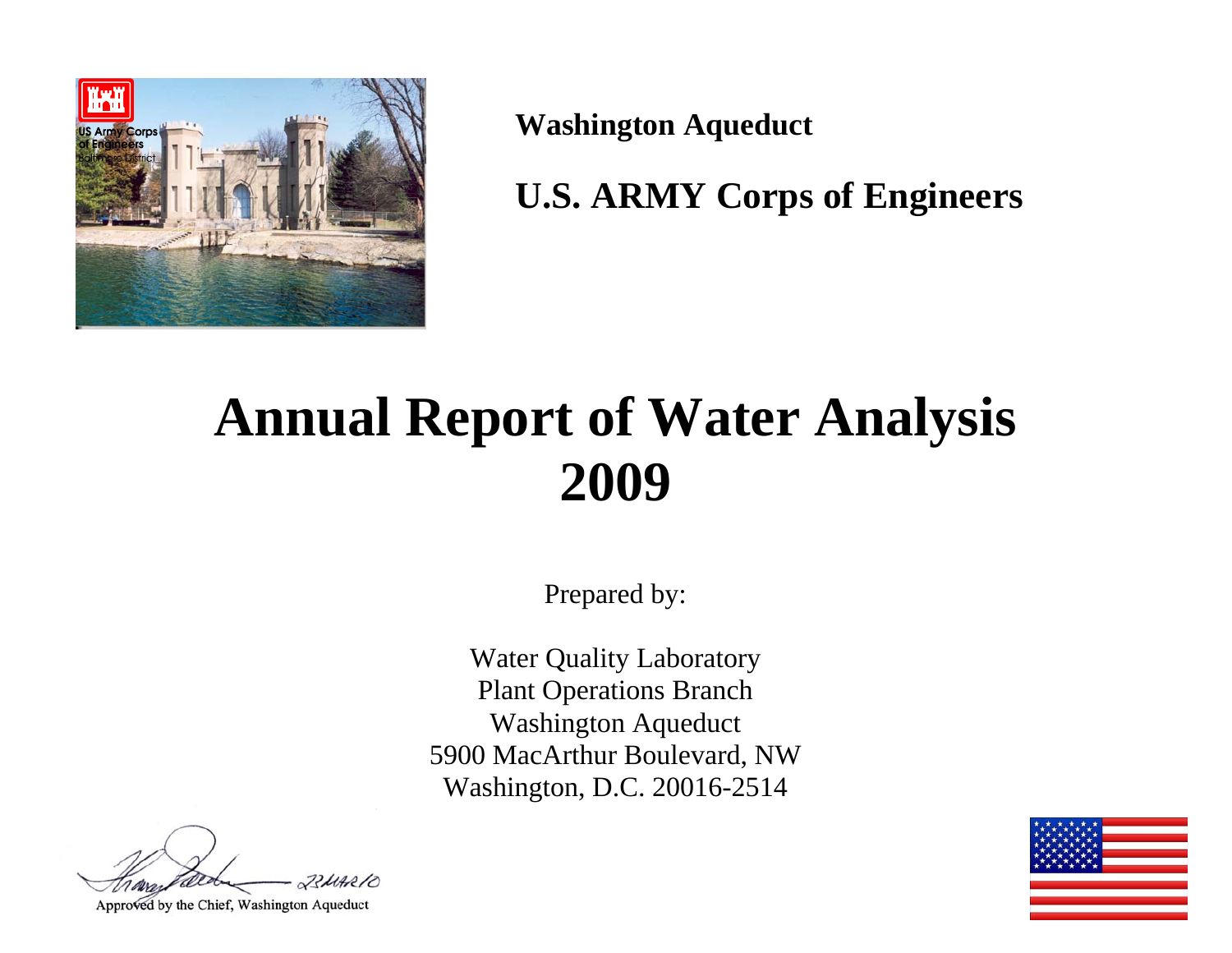

#### **Potomac River Raw Water Supply**

|            |              |                         |              | <b>Miscellaneous Physical Parameters</b> |                         |                        |                |                         |                        |                               |                        |                        |                |                  |                          | Inorganic lons    |                   |                                 |                          |                        |                                |                | Microorganisms                |                        |                              |              |            |
|------------|--------------|-------------------------|--------------|------------------------------------------|-------------------------|------------------------|----------------|-------------------------|------------------------|-------------------------------|------------------------|------------------------|----------------|------------------|--------------------------|-------------------|-------------------|---------------------------------|--------------------------|------------------------|--------------------------------|----------------|-------------------------------|------------------------|------------------------------|--------------|------------|
|            | 玉            | <b>ALKALINITY</b>       | CONDUCTIVITY | DISSOLVED SOLIDS                         | SUSPENDED SOLIDS        | <b>TEMPERATURE</b>     | TOTAL HARDNESS | TOTAL ORGANIC CARBON    | TOTAL SOLIDS           | TURBIDITY                     | TOTAL AMMONIA - N      | BROMIDE                | CHLORIDE       | <b>FLUORIDE</b>  | lopide                   | NITRATE-N         | NITRITE-N         | <b>DRTHOPHOSPHATE-PO4</b>       | PERCHLORATE              | <b>SULFATE</b>         | ALGAE COUNT                    | TOTAL COLIFORM | <b>Figar</b>                  | GIARDIA                | <b>CRYPTOSPORIDIUM</b>       |              |            |
|            |              | ppm                     | uS/cm        | ppm                                      | ppm                     | °F                     | ppm            | ppm                     | ppm                    | NTU                           | ppm                    | ppm                    | ppm            | ppm              | ppb                      | ppm               | ppm               | ppm                             | ppb                      | ppm                    | org/mL                         | MPN/100mL      | MPN/100mL                     | cysts/L                | Oocysts/L                    |              |            |
| Jan        | 7.7          | 71                      | 338          | 165                                      | <b>ND</b>               | 45                     | 113            | 2.18                    | 165                    | 9                             | <b>ND</b>              | <b>ND</b>              | 24             | 0.25             | 3.4                      | 2.24              | 0.02              | 0.77                            | <b>ND</b>                | 35                     | 213                            | 282            | 19                            | ND                     | ND                           |              |            |
| Feb        | 8.3          | 77                      | 446          | 140                                      | <b>ND</b>               | 46                     | 125            | 2.21                    | 140                    | $\overline{\mathbf{4}}$       | <b>ND</b>              | <b>ND</b>              | 43             | 0.23             | $\hspace{0.05cm} \cdots$ | 1.87              | <b>ND</b>         | <b>ND</b>                       | <b>ND</b>                | 34                     | 304                            | 8              | $\mathbf{1}$                  | <b>ND</b>              | <b>ND</b>                    |              |            |
| Mar        | 8.2          | 89                      | 423          | 211                                      | <b>ND</b>               | 52                     | 131            | 2.41                    | 211                    | 10                            | 0.07                   | <b>ND</b>              | 41             | 0.13             | ---                      | 1.48              | 0.03              | <b>ND</b>                       | <b>ND</b>                | 38                     | 336                            | 56             | $\mathbf{1}$                  | <b>ND</b>              | ND                           |              |            |
| Apr        | 7.7          | 63                      | 262          | 130                                      | ND                      | 59                     | 92             | 3.15                    | 130                    | 16                            | 0.07                   | <b>ND</b>              | 29             | 0.14             | <b>ND</b>                | 1.29              | 0.04              | <b>ND</b>                       | <b>ND</b>                | 28                     | 308                            | 446            | 5                             | <b>ND</b>              | ND                           |              |            |
| May        | 7.6          | 65                      | 260          | 150                                      | $\mathbf{3}$            | 67                     | 99             | 3.69                    | 153                    | 19                            | $0.05\,$               | <b>ND</b>              | 21             | 0.13             | $\hspace{0.05cm} \cdots$ | 1.48              | 0.03              | <b>ND</b>                       | <b>ND</b>                | 24                     | 357                            | 4813           | 251                           | <b>ND</b>              | $\sf ND$                     |              |            |
| Jun<br>Jul | $7.7$<br>8.0 | 72<br>94                | 251<br>363   | 142<br>203                               | 14<br>$\mathbf{1}$      | 74<br>79               | 105<br>135     | 3.79<br>2.39            | 156<br>204             | 14<br>$\overline{\mathbf{4}}$ | <b>ND</b><br><b>ND</b> | <b>ND</b><br><b>ND</b> | 20<br>28       | 0.31<br>0.26     | ---<br>5.5               | 1.56<br>1.09      | 0.03<br><b>ND</b> | <b>ND</b><br><b>ND</b>          | 0.5<br>1.2               | 25<br>37               | 448<br>747                     | 2590<br>653    | 47<br>$\overline{\mathbf{4}}$ | <b>ND</b><br><b>ND</b> | <b>ND</b><br><b>ND</b>       |              |            |
| Aug        | 8.0          | 97                      | 351          | 209                                      | $\sf ND$                | 81                     | 137            | 3.22                    | 209                    | 6                             | <b>ND</b>              | <b>ND</b>              | 29             | 0.31             | $\overline{\phantom{a}}$ | 1.10              | $\sf ND$          | <b>ND</b>                       | 0.9                      | 36                     | 618                            | 739            | 8                             | <b>ND</b>              | $\sf ND$                     |              |            |
| Sep        | 8.5          | 95                      | 402          | 235                                      | <b>ND</b>               | 74                     | 137            | 2.80                    | 235                    | $\overline{\mathbf{4}}$       | <b>ND</b>              | <b>ND</b>              | 32             | 0.28             | $\overline{\phantom{a}}$ | 0.75              | <b>ND</b>         | <b>ND</b>                       | $1.2$                    | 42                     | 469                            | 4329           | 13                            | <b>ND</b>              | <b>ND</b>                    |              |            |
| Oct        | 8.1          | 87                      | 448          | 266                                      | $\mathbf{2}$            | 63                     | 140            | 3.96                    | 268                    | 6                             | <b>ND</b>              | <b>ND</b>              | 34             | 0.29             | 5.1                      | 1.14              | <b>ND</b>         | <b>ND</b>                       | <b>ND</b>                | 42                     | 600                            | 1857           | 76                            | <b>ND</b>              | ND                           |              |            |
| Nov        | 7.8          | 86                      | 330          | 197                                      | $\overline{\mathbf{4}}$ | 59                     | 127            | 3.31                    | 201                    | 6                             | <b>ND</b>              | <b>ND</b>              | 29             | 0.27             | $\overline{\phantom{a}}$ | 1.86              | <b>ND</b>         | <b>ND</b>                       | <b>ND</b>                | 29                     | 294                            | 122            | $\overline{7}$                | ND                     | <b>ND</b>                    |              |            |
| Dec        | 7.8          | 62                      | 301          | 5                                        | 35                      | 50                     | 98             | 2.79                    | 40                     | 16                            | <b>ND</b>              | <b>ND</b>              | 30             | 0.16             | ---                      | 1.88              | <b>ND</b>         | <b>ND</b>                       | 0.6                      | 23                     | 248                            | 4835           | 32                            | <b>ND</b>              | <b>ND</b>                    |              |            |
| Avg        | 7.9          | 80                      | 348          | 171                                      | 5                       | 62                     | 120            | 2.99                    | 176                    | 10                            | <b>ND</b>              | <b>ND</b>              | 30             | 0.23             | 3.5                      | 1.48              | <b>ND</b>         | <b>ND</b>                       | <b>ND</b>                | 33                     | 412                            | 1728           | 39                            | <b>ND</b>              | ND                           |              |            |
| <b>Max</b> | 8.5          | 97                      | 448          | 266                                      | 35                      | 81                     | 140            | 3.96                    | 268                    | 19                            | 0.07                   | <b>ND</b>              | 43             | 0.31             | 5.5                      | 2.24              | 0.04              | 0.77                            | $1.2$                    | 42                     | 747                            | 4835           | 251                           | <b>ND</b>              | ND                           |              |            |
| Min        | 7.6          | 62                      | 251          | 5                                        | $\sf ND$                | 45                     | 92             | 2.18                    | 40                     | 4                             | <b>ND</b>              | <b>ND</b>              | 20             | 0.13             | <b>ND</b>                | 0.75              | <b>ND</b>         | <b>ND</b>                       | <b>ND</b>                | 23                     | 213                            | 8              | $\overline{1}$                | <b>ND</b>              | ND                           |              |            |
|            |              |                         |              |                                          |                         |                        |                |                         |                        |                               |                        |                        |                | <b>Metals</b>    |                          |                   |                   |                                 |                          |                        |                                |                |                               |                        |                              |              |            |
|            |              |                         |              |                                          |                         |                        |                |                         |                        |                               |                        |                        |                |                  |                          |                   |                   |                                 |                          |                        |                                |                |                               |                        |                              |              |            |
|            | ALUMINUM     | ANTIMONY                | ARSENIC      | <b>BARIUM</b>                            | <b>BERYLLIUM</b>        | CADMIUM                | CALCIUM        | CHROMIUM                | <b>COBALT</b>          | COPPER                        | IRON                   | LEAD                   | <b>LITHIUM</b> | <b>MAGNESIUM</b> | MANGANESE                | <b>MOLYBDENUM</b> | <b>NICKEL</b>     | POTASSIUM                       | SELENIUM                 | <b>SILVER</b>          | <b>SODIUM</b>                  | STRONTIUM      | THALLIUM                      | THORIUM                | URANIUM                      | WANADIUM     | ZINC       |
|            | ppb          | ppb                     | ppb          | ppb                                      | ppb                     | ppb                    | ppm            | ppb                     | ppb                    | ppb                           | ppb                    | ppb                    | ppb            | ppm              | ppb                      | ppb               | ppb               | ppm                             | ppb                      | ppb                    | ppm                            | ppb            | ppb                           | ppb                    | ppb                          | ppb          | ppt        |
| Jan        | 295          | <b>ND</b>               | <b>ND</b>    | 31.8                                     | <b>ND</b>               | ND                     | 33             | 1.4                     | <b>ND</b>              | 1.5                           | 276                    | 0.5                    | 2.1            | $\overline{7}$   | 44                       | <b>ND</b>         | 1.9               | 2.6                             | <b>ND</b>                | ND                     | 17                             | 135            | <b>ND</b>                     | <b>ND</b>              | ND                           | 0.5          | 3.8        |
| Feb        | 247          | <b>ND</b>               | <b>ND</b>    | 34.2                                     | <b>ND</b>               | <b>ND</b>              | 36             | 0.8                     | <b>ND</b>              | 1.9                           | 136                    | 0.8                    | 2.1            | 9                | 36                       | 0.6               | 2.3               | $\sim$                          | <b>ND</b>                | <b>ND</b>              | $\hspace{0.05cm} \cdots$       | 174            | <b>ND</b>                     | <b>ND</b>              | <b>ND</b>                    | <b>ND</b>    | 4.5        |
| Mar        | 296          | <b>ND</b>               | <b>ND</b>    | 34.3                                     | <b>ND</b>               | <b>ND</b>              | 38             | 2.6                     | <b>ND</b>              | 1.9                           | 106                    | <b>ND</b>              | 2.5            | 9                | 48                       | 0.6               | 2.3               | $\overline{\phantom{a}}$        | <b>ND</b>                | ND                     | $\overline{\phantom{a}}$       | 177            | <b>ND</b>                     | ND                     | ND                           | 1.1          | 3.2        |
| Apr        | 485          | <b>ND</b>               | 0.8          | 45.9                                     | <b>ND</b>               | <b>ND</b>              | 27             | 1.9                     | 0.7                    | 2.9                           | 763                    | 1.4                    | 3.0            | 6                | 89                       | <b>ND</b>         | 3.1               | 2.2                             | ND                       | <b>ND</b>              | 11                             | 183            | ND                            | ND                     | <b>ND</b>                    | $1.2$        | 5.0        |
| May        | 279          | <b>ND</b>               | <b>ND</b>    | 36.9                                     | <b>ND</b>               | <b>ND</b>              | 30             | $1.1$                   | <b>ND</b>              | $1.7$                         | 354                    | 0.8                    | $2.1$          | 6                | 79                       | <b>ND</b>         | 2.1               | $\sim$                          | ND                       | ND                     | ---                            | 131            | <b>ND</b>                     | <b>ND</b>              | <b>ND</b>                    | 1.0          | 3.0        |
| Jun<br>Jul | 252<br>198   | <b>ND</b><br><b>ND</b>  | 0.5<br>0.5   | 36.7<br>40.5                             | <b>ND</b><br><b>ND</b>  | <b>ND</b><br><b>ND</b> | 30<br>36       | $1.2\,$<br>0.9          | <b>ND</b><br><b>ND</b> | $\bf 2.3$<br>1.9              | 283<br>145             | 0.6<br><b>ND</b>       | 1.9<br>2.4     | 8                | 50<br>42                 | $0.5\,$<br>0.7    | 2.4<br>2.2        | $\overline{\phantom{a}}$<br>3.0 | <b>ND</b><br><b>ND</b>   | <b>ND</b><br><b>ND</b> | $\hspace{0.05cm} \cdots$<br>18 | 133<br>170     | <b>ND</b><br><b>ND</b>        | <b>ND</b><br><b>ND</b> | <b>ND</b><br><b>ND</b>       | $1.0$<br>1.1 | 2.5<br>1.9 |
|            |              |                         |              |                                          | <b>ND</b>               |                        | 37             |                         |                        |                               |                        |                        |                | 11               | 39                       |                   |                   |                                 |                          |                        | 17                             |                |                               |                        | <b>ND</b>                    |              | 2.1        |
| Aug        | 129          | <b>ND</b>               | 1.0<br>0.8   | 41.5                                     |                         | <b>ND</b><br><b>ND</b> |                | 1.1                     | <b>ND</b><br><b>ND</b> | 2.6<br>2.4                    | 124<br>210             | <b>ND</b><br><b>ND</b> | 2.4<br>1.9     | 11               | 44                       | 1.1               | 2.4<br>2.2        | 3.0                             | ND<br>ND                 | ND<br>ND.              |                                | 178            | <b>ND</b><br>ND               | ND.<br>ND              | ND                           | 1.6          | 2.1        |
| Sep<br>Oct | 255<br>214   | <b>ND</b><br><b>ND</b>  | 0.6          | 34.6<br>36.6                             | ND<br><b>ND</b>         | <b>ND</b>              | 36<br>37       | 0.9<br>2.0              | <b>ND</b>              | 1.8                           | 68                     | <b>ND</b>              | 2.9            | 12<br>12         | 25                       | 1.1<br>1.3        | 2.1               | $\hspace{0.05cm} \cdots$<br>5.3 | <b>ND</b>                | <b>ND</b>              | $\hspace{0.05cm} \cdots$<br>12 | 156<br>223     | ND                            | ND.                    | <b>ND</b>                    | 1.3<br>1.5   | 1.5        |
| Nov        | 187          | <b>ND</b>               | ND.          | 31.8                                     | <b>ND</b>               | <b>ND</b>              | 39             | 0.8                     | <b>ND</b>              | 2.0                           | 185                    | <b>ND</b>              | 1.4            | 8                | 39                       | 0.7               | 2.1               | $\hspace{0.05cm} \cdots$        | ND                       | <b>ND</b>              | ---                            | 141            | ND                            | ND                     | ND                           | <b>ND</b>    | 2.2        |
| Dec        | 229          | ND                      | ND.          | 32.6                                     | ND                      | ND                     | 28             | 1.3                     | <b>ND</b>              | 1.7                           | 251                    | <b>ND</b>              | 1.7            | $\overline{7}$   | 39                       | 0.8               | 2.3               | $\hspace{0.05cm} \cdots$        | ND                       | ND                     | $\hspace{0.05cm} \cdots$       | 150            | ND                            | ND.                    | ND                           | <b>ND</b>    | 3.0        |
| Avg        | 256          | <b>ND</b>               | ND.          | 36.5                                     | <b>ND</b>               | <b>ND</b>              | 34             | 1.3                     | <b>ND</b>              | 2.0                           | 242                    | <b>ND</b>              | 2.2            | 9                | 48                       | 0.7               | 2.3               | 3.2                             | <b>ND</b>                | ND.                    | 15                             | 163            | <b>ND</b>                     | <b>ND</b>              | <b>ND</b>                    | 0.8          | 2.9        |
| Max        | 485          | <b>ND</b>               | 1.0          | 45.9                                     | <b>ND</b>               | <b>ND</b>              | 39             | 2.6                     | 0.7                    | 2.9                           | 763                    | 1.4                    | 3.0            | 12               | 89                       | 1.3               | 3.1               | 5.3                             | ND.                      | <b>ND</b>              | 18                             | 223            | <b>ND</b>                     | ND                     | <b>ND</b>                    | 1.6          | 5.0        |
| Min        | 129          | <b>ND</b>               | <b>ND</b>    | 31.8                                     | <b>ND</b>               | <b>ND</b>              | 27             | 0.8                     | <b>ND</b>              | 1.5                           | 68                     | <b>ND</b>              | 1.4            | 6                | 25                       | <b>ND</b>         | 1.9               | 2.2                             | <b>ND</b>                | <b>ND</b>              | 11                             | 131            | <b>ND</b>                     | <b>ND</b>              | <b>ND</b>                    | <b>ND</b>    | 1.5        |
|            |              | ppb = Parts Per Billion |              |                                          |                         |                        |                | ppm = Parts Per Million |                        |                               |                        |                        |                |                  |                          |                   |                   |                                 | <b>ND = Not Detected</b> |                        |                                |                |                               |                        | "---" = No Analysis Required |              |            |

**ND = Not Detected**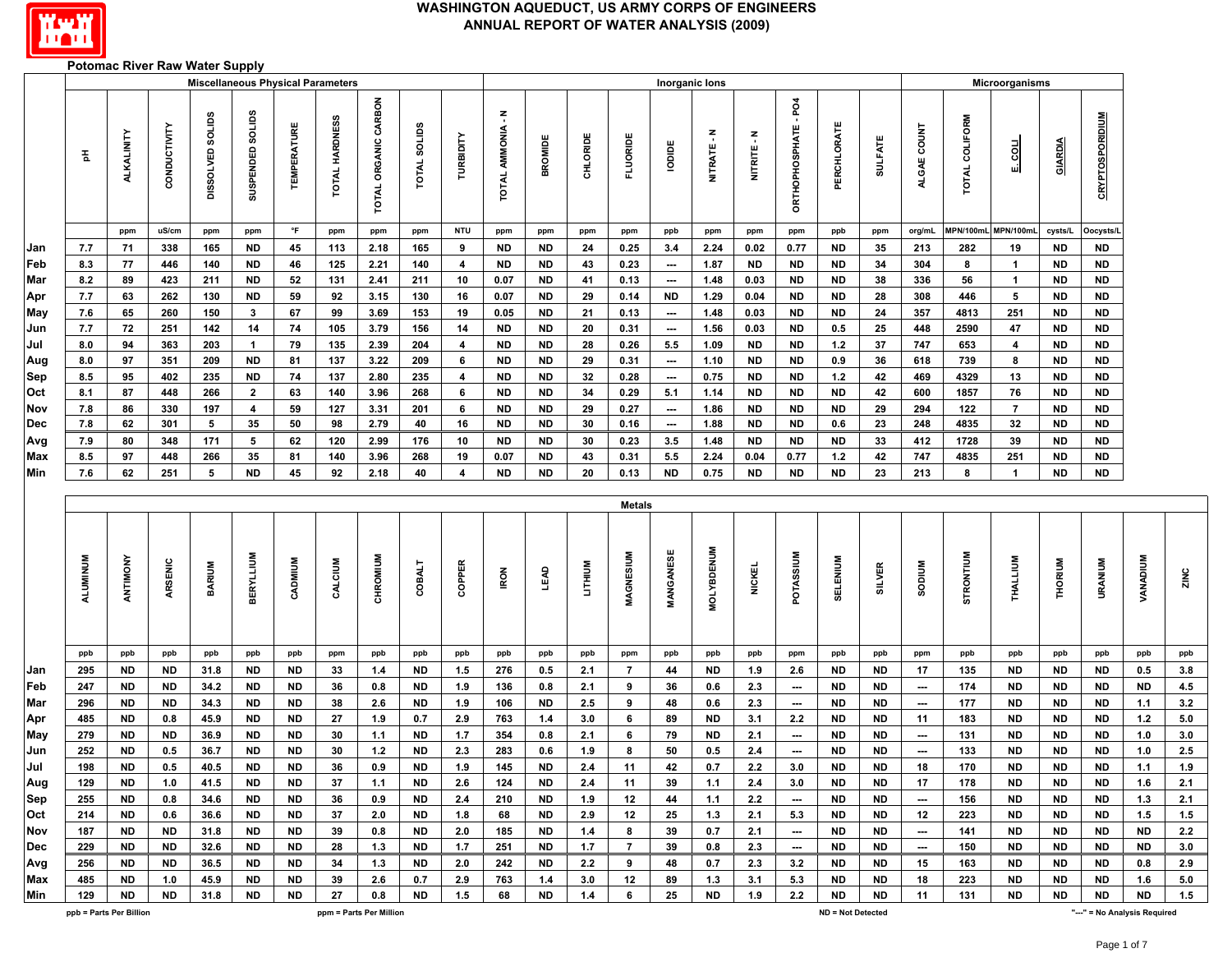

|             |                                                                                                                                                                                                              |           |         |                                                      | Inorganic lons |      |           |                           |           |                |          |           |                                  |               |           |           |         |           |           |        |             |             |                |                | Metals                                        |           |                   |     |                          |                 |               |                          |                                   |                |           |                |                                                                                                                  |           |
|-------------|--------------------------------------------------------------------------------------------------------------------------------------------------------------------------------------------------------------|-----------|---------|------------------------------------------------------|----------------|------|-----------|---------------------------|-----------|----------------|----------|-----------|----------------------------------|---------------|-----------|-----------|---------|-----------|-----------|--------|-------------|-------------|----------------|----------------|-----------------------------------------------|-----------|-------------------|-----|--------------------------|-----------------|---------------|--------------------------|-----------------------------------|----------------|-----------|----------------|------------------------------------------------------------------------------------------------------------------|-----------|
|             | z<br>TOTAL AMMONIA                                                                                                                                                                                           | BROMIDE   | CHLORID | <b>FLUORIDE</b>                                      | <b>IODIDE</b>  |      |           | <b>DRTHOPHOSPHATE-PO4</b> | ERCHLORAT | <b>SULFATE</b> | ALUMINUM | ANTIMONY  | ARSENIC                          | <b>BARIUM</b> | BERYLLIU  | CADMIUM   | CALCIUM | CHROMIUN  | COBALT    | COPPER | <b>IRON</b> | <b>LEAD</b> | <b>LITHIUM</b> | MAGNESIUM      | MANGANES                                      |           | <b>MOLYBDENUM</b> |     | POTASSIUM                | <b>SELENIUM</b> | <b>SILVER</b> | <b>MUNGOS</b>            | STRONTIUM                         | THALLIUM       | THORIUM   | <b>URANIUM</b> | WUIGANAV                                                                                                         | ZINC      |
| EPA<br>MCL* |                                                                                                                                                                                                              |           |         | 4                                                    |                | 10   | -1        |                           |           |                |          | 6         | 10                               | 2000          | -4        | -5        |         | 100       |           |        |             |             |                |                |                                               | 2         |                   |     |                          | 50              |               |                          |                                   | $\overline{2}$ |           | 30             |                                                                                                                  |           |
| Units       | ppm                                                                                                                                                                                                          | ppm       | ppm     | ppm                                                  | ppb            | ppm  | ppm       | ppm                       | ppb       | ppm            | ppb      | ppb       | ppb                              | ppb           | ppb       | ppb       | ppm     | ppb       | ppb       | ppb    | ppb         | ppb         | ppb            | ppm            | ppb                                           | ppb       | ppb               | ppb | ppm                      | ppb             | ppb           | ppm                      | ppb                               | ppb            | ppb       | ppb            | ppb                                                                                                              | ppb       |
|             |                                                                                                                                                                                                              |           |         | Dalecarlia Water Treatment Plant Finished Water      |                |      |           |                           |           |                |          |           |                                  |               |           |           |         |           |           |        |             |             |                |                |                                               |           |                   |     |                          |                 |               |                          |                                   |                |           |                |                                                                                                                  |           |
| Jan         | 0.87                                                                                                                                                                                                         | <b>ND</b> | 31      | 0.79                                                 | 4.0            | 2.22 | <b>ND</b> | 2.38                      | <b>ND</b> | 49             | 22       | <b>ND</b> | <b>ND</b>                        | 31            | <b>ND</b> | <b>ND</b> | 39      | 1.3       | <b>ND</b> | 0.8    | 12          | <b>ND</b>   | 1.7            | $\overline{7}$ | 1.0                                           | <b>ND</b> | <b>ND</b>         | 1.7 | 2.4                      | <b>ND</b>       | <b>ND</b>     | 15                       | 145                               | <b>ND</b>      | <b>ND</b> | <b>ND</b>      | <b>ND</b>                                                                                                        | 1.2       |
| Feb         | 0.84                                                                                                                                                                                                         | ND        | 47      | 0.71                                                 |                | 1.89 | ND        | 2.37                      | ND        | 44             | 18       | ND        | ND                               | 32            | <b>ND</b> | <b>ND</b> | 39      | $1.2$     | <b>ND</b> | 1.3    | 13          | <b>ND</b>   | 2.4            | 9              | 0.8                                           | <b>ND</b> | 0.7               | 2.3 | $\hspace{0.05cm} \cdots$ | 0.6             | <b>ND</b>     |                          | 181                               | ND             | ND        | <b>ND</b>      | 0.5                                                                                                              | 1.9       |
| Mar         | 0.88                                                                                                                                                                                                         | ND.       | 45      | 0.85                                                 |                | 1.49 | <b>ND</b> | 2.59                      | <b>ND</b> | 51             | 26       | <b>ND</b> | 0.5                              | 30            | <b>ND</b> | <b>ND</b> | 44      | 1.9       | <b>ND</b> | 1.1    | <b>ND</b>   | <b>ND</b>   | 1.9            | 10             | 0.9                                           | <b>ND</b> | 0.6               | 2.1 | $\hspace{0.05cm} \cdots$ | 0.6             | <b>ND</b>     |                          | 172                               | <b>ND</b>      | <b>ND</b> | <b>ND</b>      | 0.6                                                                                                              | 2.3       |
| Apr         | 0.15                                                                                                                                                                                                         | ND        | 32      | 0.81                                                 | 14.0           | 1.30 | <b>ND</b> | 2.48                      | <b>ND</b> | 43             | 23       | <b>ND</b> | 0.7                              | 38            | <b>ND</b> | <b>ND</b> | 36      | 1.5       | <b>ND</b> | 1.1    | <b>ND</b>   | <b>ND</b>   | 2.5            | 6              | 2.1                                           | <b>ND</b> | 0.6               | 2.4 | 2.0                      | 0.7             | <b>ND</b>     | 10                       | 180                               | <b>ND</b>      | <b>ND</b> | <b>ND</b>      | 0.7                                                                                                              | <b>ND</b> |
| May         | 0.78                                                                                                                                                                                                         | ND        | 25      | 0.85                                                 |                | 1.41 | <b>ND</b> | 2.51                      | 0.6       | 41             | 23       | <b>ND</b> | <b>ND</b>                        | 30            | <b>ND</b> | <b>ND</b> | 39      | $1.2$     | <b>ND</b> | 0.7    | <b>ND</b>   | <b>ND</b>   | 1.8            | 6              | 1.3                                           | <b>ND</b> | <b>ND</b>         | 1.7 | $\hspace{0.05cm} \cdots$ | <b>ND</b>       | <b>ND</b>     | $\hspace{0.05cm} \cdots$ | 127                               | <b>ND</b>      | <b>ND</b> | <b>ND</b>      | 0.7                                                                                                              | 0.7       |
| Jun         | 0.83                                                                                                                                                                                                         | ND.       | 26      | 0.99                                                 | ---            | 1.59 | ND.       | 2.59                      | <b>ND</b> | 43             | 27       | ND        | <b>ND</b>                        | 33            | ND        | <b>ND</b> | 40      | 2.3       | <b>ND</b> | 0.8    | ND          | <b>ND</b>   | 1.6            | 7              | 0.9                                           | ND        | ND.               | 1.9 |                          | 0.7             | <b>ND</b>     | $\hspace{0.05cm} \cdots$ | 133                               | ND             | <b>ND</b> | ND             | 1.1                                                                                                              | ND        |
| Jul         | 0.79                                                                                                                                                                                                         | ND        | 32      | 0.91                                                 | 8.3            | 1.08 | ND.       | 2.50                      | 0.9       | 55             | 41       | <b>ND</b> | <b>ND</b>                        | 40            | ND        | <b>ND</b> | 45      | 1.9       | <b>ND</b> | 0.9    | <b>ND</b>   | <b>ND</b>   | 1.8            | 11             | 0.9                                           | ND        | 0.7               | 2.0 | 2.8                      | 0.8             | <b>ND</b>     | 17                       | 169                               | <b>ND</b>      | <b>ND</b> | <b>ND</b>      | 1.1                                                                                                              | 0.7       |
| Aug         | 0.77                                                                                                                                                                                                         | <b>ND</b> | 33      | 0.93                                                 | ---            | 1.04 | ND        | 2.48                      | <b>ND</b> | 59             | 41       | <b>ND</b> | <b>ND</b>                        | 42            | <b>ND</b> | <b>ND</b> | 48      | <b>ND</b> | <b>ND</b> | 1.6    | <b>ND</b>   | 0.7         | 2.3            | 10             | 2.0                                           | <b>ND</b> | $1.2$             | 2.8 | 3.1                      | 0.7             | <b>ND</b>     | 13                       | 174                               | <b>ND</b>      | <b>ND</b> | <b>ND</b>      | 1.0                                                                                                              | 0.8       |
| Sep         | 0.77                                                                                                                                                                                                         | <b>ND</b> | 37      | 0.92                                                 |                | 0.80 | ND        | 2.63                      | 0.6       | 62             | 43       | ND        | <b>ND</b>                        | 37            | <b>ND</b> | <b>ND</b> | 44      | 1.4       | <b>ND</b> | 1.3    | ND          | 0.6         | 2.2            | 12             | 1.6                                           | <b>ND</b> | 1.2               | 2.2 | $\overline{\phantom{a}}$ | 0.7             | <b>ND</b>     | $\hspace{0.05cm} \cdots$ | 174                               | <b>ND</b>      | ND        | <b>ND</b>      | 1.4                                                                                                              | 0.6       |
| Oct         | 0.80                                                                                                                                                                                                         | ND.       | 36      | 0.90                                                 | 8.4            | 1.09 | <b>ND</b> | 2.48                      | <b>ND</b> | 58             | 37       | <b>ND</b> | 0.5                              | 36            | <b>ND</b> | <b>ND</b> | 44      | 1.8       | <b>ND</b> | 1.3    | <b>ND</b>   | <b>ND</b>   | 2.4            | 11             | 1.3                                           | <b>ND</b> | 1.3               | 2.3 | 4.1                      | 0.7             | <b>ND</b>     | 19                       | 231                               | <b>ND</b>      | <b>ND</b> | <b>ND</b>      | 1.1                                                                                                              | $1.2$     |
| Nov         | 0.72                                                                                                                                                                                                         | ND        | 32      | 0.79                                                 |                | 1.73 | <b>ND</b> | 2.42                      | <b>ND</b> | 47             | 37       | <b>ND</b> | ND                               | 31            | ND        | <b>ND</b> | 47      | 1.1       | <b>ND</b> | 1.0    | <b>ND</b>   | 0.6         | 1.3            | 8              | 1.2                                           | <b>ND</b> | 0.7               | 2.1 |                          | <b>ND</b>       | <b>ND</b>     | $\hspace{0.05cm} \cdots$ | 144                               | ND             | ND        | ND.            | 0.8                                                                                                              | 0.9       |
| Dec         | 0.73                                                                                                                                                                                                         | <b>ND</b> | 36      | 0.87                                                 |                | 1.90 | ND        | 2.40                      | <b>ND</b> | 42             | 30       | ND        | ND                               | 31            | ND        | <b>ND</b> | 38      | 2.3       | <b>ND</b> | 1.0    | ND          | <b>ND</b>   | 1.6            | 8              | 1.0                                           | <b>ND</b> | 0.6               | 2.2 | ---                      | <b>ND</b>       | <b>ND</b>     | $\hspace{0.05cm} \cdots$ | 163                               | <b>ND</b>      | ND        | ND             | 0.9                                                                                                              | 1.2       |
| Avg         | 0.74                                                                                                                                                                                                         | <b>ND</b> | 34      | 0.86                                                 | 8.7            | 1.46 | ND        | 2.49                      | <b>ND</b> | 50             | 31       | ND        | ND                               | 34            | ND        | <b>ND</b> | 42      | 1.5       | <b>ND</b> | 1.1    | ND          | <b>ND</b>   | 2.0            | 9              | $1.2$                                         | <b>ND</b> | 0.6               | 2.1 | 2.9                      | <b>ND</b>       | <b>ND</b>     | 15                       | 166                               | <b>ND</b>      | ND.       | <b>ND</b>      | 0.8                                                                                                              | 1.0       |
| Max         | 0.88                                                                                                                                                                                                         | ND        | 47      | 0.99                                                 | 14.0           | 2.22 | ND        | 2.63                      | 0.9       | 62             | 43       | ND        | 0.7                              | 42            | <b>ND</b> | <b>ND</b> | 48      | 2.3       | <b>ND</b> | 1.6    | 13          | 0.7         | 2.5            | 12             | 2.1                                           | <b>ND</b> | 1.3               | 2.8 | 4.1                      | 0.8             | ND            | 19                       | 231                               | ND             | ND        | <b>ND</b>      | 1.4                                                                                                              | 2.3       |
| Min         | 0.15                                                                                                                                                                                                         | <b>ND</b> | 25      | 0.71                                                 | 4.0            | 0.80 | <b>ND</b> | 2.37                      | <b>ND</b> | 41             | 18       | <b>ND</b> | <b>ND</b>                        | 30            | <b>ND</b> | <b>ND</b> | 36      | <b>ND</b> | <b>ND</b> | 0.7    | <b>ND</b>   | <b>ND</b>   | 1.3            | 6              | 0.8                                           | <b>ND</b> | <b>ND</b>         | 1.7 | 2.0                      | <b>ND</b>       | <b>ND</b>     | 10                       | 127                               | <b>ND</b>      | <b>ND</b> | <b>ND</b>      | <b>ND</b>                                                                                                        | <b>ND</b> |
|             |                                                                                                                                                                                                              |           |         | <b>McMillan Water Treatment Plant Finished Water</b> |                |      |           |                           |           |                |          |           |                                  |               |           |           |         |           |           |        |             |             |                |                |                                               |           |                   |     |                          |                 |               |                          |                                   |                |           |                |                                                                                                                  |           |
| Jan         | 0.89                                                                                                                                                                                                         | <b>ND</b> | 29      | 0.79                                                 | 3.9            | 2.17 | ND.       | 2.38                      | ND        | 50             | 51       | <b>ND</b> | <b>ND</b>                        | 29            | <b>ND</b> | <b>ND</b> | 38      | <b>ND</b> | <b>ND</b> | 5.3    | <b>ND</b>   | <b>ND</b>   | 1.8            | 7              | 2.2                                           | <b>ND</b> | <b>ND</b>         | 1.7 | 2.3                      | <b>ND</b>       | <b>ND</b>     | 14                       | 129                               | <b>ND</b>      | <b>ND</b> | <b>ND</b>      | ND 2.0                                                                                                           |           |
| Feb         | 0.84                                                                                                                                                                                                         | <b>ND</b> | 49      | 0.65                                                 |                | 2.07 | ND.       | 2.34                      | ND        | 47             | 18       | ND        | <b>ND</b>                        | 34            | ND        | <b>ND</b> | 41      | 1.1       | <b>ND</b> | 2.8    | <b>ND</b>   | <b>ND</b>   | 2.1            | 8              | 0.8                                           | ND        | 0.6               | 2.3 |                          | 0.6             | <b>ND</b>     |                          | 173                               | ND             | ND.       | <b>ND</b>      | <b>ND</b>                                                                                                        | 2.3       |
| Mar         | 0.92                                                                                                                                                                                                         | ND        | 43      | 0.79                                                 |                | 1.50 | ND        | 2.43                      | 0.7       | 51             | 20       | ND        | ND                               | 29            | <b>ND</b> | <b>ND</b> | 42      | 1.5       | <b>ND</b> | 1.9    | <b>ND</b>   | <b>ND</b>   | 2.0            | 9              | <b>ND</b>                                     | <b>ND</b> | 0.5               | 2.0 |                          | 0.5             | ND            | $\hspace{0.05cm} \cdots$ | 157                               | ND             | ND        | <b>ND</b>      | 0.5                                                                                                              | 1.6       |
| Apr         | 0.14                                                                                                                                                                                                         | <b>ND</b> | 37      | $0.90$ 11.0                                          |                | 1.26 | ND        | 2.32                      | ND        | 48             | 38       | ND        | ND.                              | 40            | ND        | <b>ND</b> | 37      | 1.6       | <b>ND</b> | 2.3    | <b>ND</b>   | <b>ND</b>   | 2.7            | 7              | 1.1                                           | ND        | 0.7               | 2.5 | 2.2                      | 0.6             | <b>ND</b>     | 13                       | 193                               | ND             | ND        | <b>ND</b>      | 0.6                                                                                                              | 0.8       |
| May         | 0.77                                                                                                                                                                                                         | ND.       | 25      | 0.96                                                 | ---            | 1.27 | ND.       | 2.37                      | ND        | 43             | 31       | ND        | ND.                              | 29            | <b>ND</b> | <b>ND</b> | 34      | 1.0       | <b>ND</b> | 13     | <b>ND</b>   | <b>ND</b>   | 2.0            | 6              | 0.5                                           | <b>ND</b> | ND                | 1.6 | $\sim$                   | <b>ND</b>       | <b>ND</b>     | $\hspace{0.05cm} \cdots$ | 114                               | ND.            | ND        | <b>ND</b>      | 0.5                                                                                                              | 1.3       |
| Jun         | 0.83                                                                                                                                                                                                         | ND        | 27      | 0.72                                                 | ---            | 1.38 | ND        | 2.30                      | <b>ND</b> | 44             | 37       | ND        | <b>ND</b>                        | 35            | <b>ND</b> | <b>ND</b> | 35      | 1.5       | <b>ND</b> | 12     | <b>ND</b>   | <b>ND</b>   | 2.0            | 8              | 0.8                                           | <b>ND</b> | 0.5               | 2.1 | $\hspace{0.05cm} \cdots$ | 0.7             | <b>ND</b>     | $\hspace{0.05cm} \cdots$ | 122                               | <b>ND</b>      | ND        | <b>ND</b>      | 0.7                                                                                                              | 0.9       |
| Jul         | 0.84                                                                                                                                                                                                         | <b>ND</b> | 31      | 0.96                                                 | 7.6            | 1.04 | <b>ND</b> | 2.46                      | 0.9       | 56             | 52       | <b>ND</b> | <b>ND</b>                        | 40            | <b>ND</b> | <b>ND</b> | 41      | 2.2       | <b>ND</b> | 7.1    | <b>ND</b>   | <b>ND</b>   | 1.8            | 10             | 0.9                                           | <b>ND</b> | 0.6               | 2.1 | 2.7                      | 1.0             | <b>ND</b>     | 16                       | 158                               | <b>ND</b>      | <b>ND</b> | ND             | 0.8                                                                                                              | 0.7       |
|             | Aug <u>0.77  ND   34  0.96   --  1.03  ND   2.34  ND   61   53  ND   ND   42  ND  ND   45   1.1  ND   6.2  ND  ND   2.4   10   1.5  ND   1.0   2.5   3.0   0.7  ND   16  198  ND  ND   ND   ND   0.8  ND</u> |           |         |                                                      |                |      |           |                           |           |                |          |           |                                  |               |           |           |         |           |           |        |             |             |                |                |                                               |           |                   |     |                          |                 |               |                          |                                   |                |           |                |                                                                                                                  |           |
|             | Sep  0.81  ND   36  0.97   --  0.76  ND  2.59   1.3   62   123   ND   ND   38   ND   ND   40   1.2   ND   7.4   26   0.8   2.2   12   3.0   ND   1.0   2.2                                                   |           |         |                                                      |                |      |           |                           |           |                |          |           |                                  |               |           |           |         |           |           |        |             |             |                |                |                                               |           |                   |     |                          |                 |               |                          | --- │ 0.7 │ ND │ --- │ 213 │ ND │ |                |           |                | ND ND 0.9 1.4                                                                                                    |           |
|             | Oct <u>0.82 ND 37 0.85 7.5 0.87 ND 2.65 1.2 62 35 ND ND 36 ND ND 42 1.4 ND 9.0 ND ND 2.5 13 1.9 ND 1.1 2.1 4.0 0.7 ND 22 227 ND ND ND ND 0.8 0.7</u>                                                         |           |         |                                                      |                |      |           |                           |           |                |          |           |                                  |               |           |           |         |           |           |        |             |             |                |                |                                               |           |                   |     |                          |                 |               |                          |                                   |                |           |                |                                                                                                                  |           |
| Nov         | $ 0.76 $ ND 33 $ 0.83 $ --- 1.49 ND 2.62 1.4 48                                                                                                                                                              |           |         |                                                      |                |      |           |                           |           |                |          |           | 22   ND   ND   29   ND   ND   40 |               |           |           |         |           |           |        |             |             |                |                | <u>0.7 ND 9.7 ND 0.5 2.3 9 1.7 ND 0.6 1.9</u> |           |                   |     |                          |                 |               |                          |                                   |                |           |                |                                                                                                                  |           |
| Dec         | $\lfloor 0.75 \rfloor$ ND $\lfloor 34 \rfloor$ 0.89 -- 1.85 ND 2.60 ND 45 33 ND ND ND 34 ND ND 37                                                                                                            |           |         |                                                      |                |      |           |                           |           |                |          |           |                                  |               |           |           |         |           |           |        |             |             |                |                | 1.8 ND 23 ND ND 2.2 8 0.8 ND 0.6 2.3          |           |                   |     |                          |                 |               |                          |                                   |                |           |                | 0.7   0.7   Ω  −−−   168   ND   ND   0.8   2.1                                                                   |           |
|             |                                                                                                                                                                                                              |           |         |                                                      |                |      |           |                           |           |                |          |           |                                  |               |           |           |         |           |           |        |             |             |                |                |                                               |           |                   |     |                          |                 |               |                          |                                   |                |           |                | 1.2   ND   8.2   ND   ND   2.2   9   1.3   ND   0.6   2.1   2.8   0.5   ND   16   165   ND   ND   ND   0.6   1.2 |           |
|             |                                                                                                                                                                                                              |           |         |                                                      |                |      |           |                           |           |                |          |           |                                  |               |           |           | 45      |           |           |        |             |             |                |                | 2.2 ND 23 26 0.8 2.7 13 3.0 ND 1.1 2.5        |           |                   |     |                          |                 |               |                          |                                   |                |           |                | 4.0 1.0 ND 22 227 ND ND ND 0.9 2.3                                                                               |           |
|             |                                                                                                                                                                                                              |           |         |                                                      |                |      |           |                           |           |                |          |           |                                  |               |           |           |         |           |           |        |             |             |                |                |                                               |           |                   |     |                          |                 |               |                          |                                   |                |           |                |                                                                                                                  |           |

**\*EPA MCL = Environmental Protection Agency's Maximum Contaminant Level for regulated parameters. ppb = Parts Per Billion ppm = Parts Per Million "---" = No Analysis Required**

**ND = Not Detected**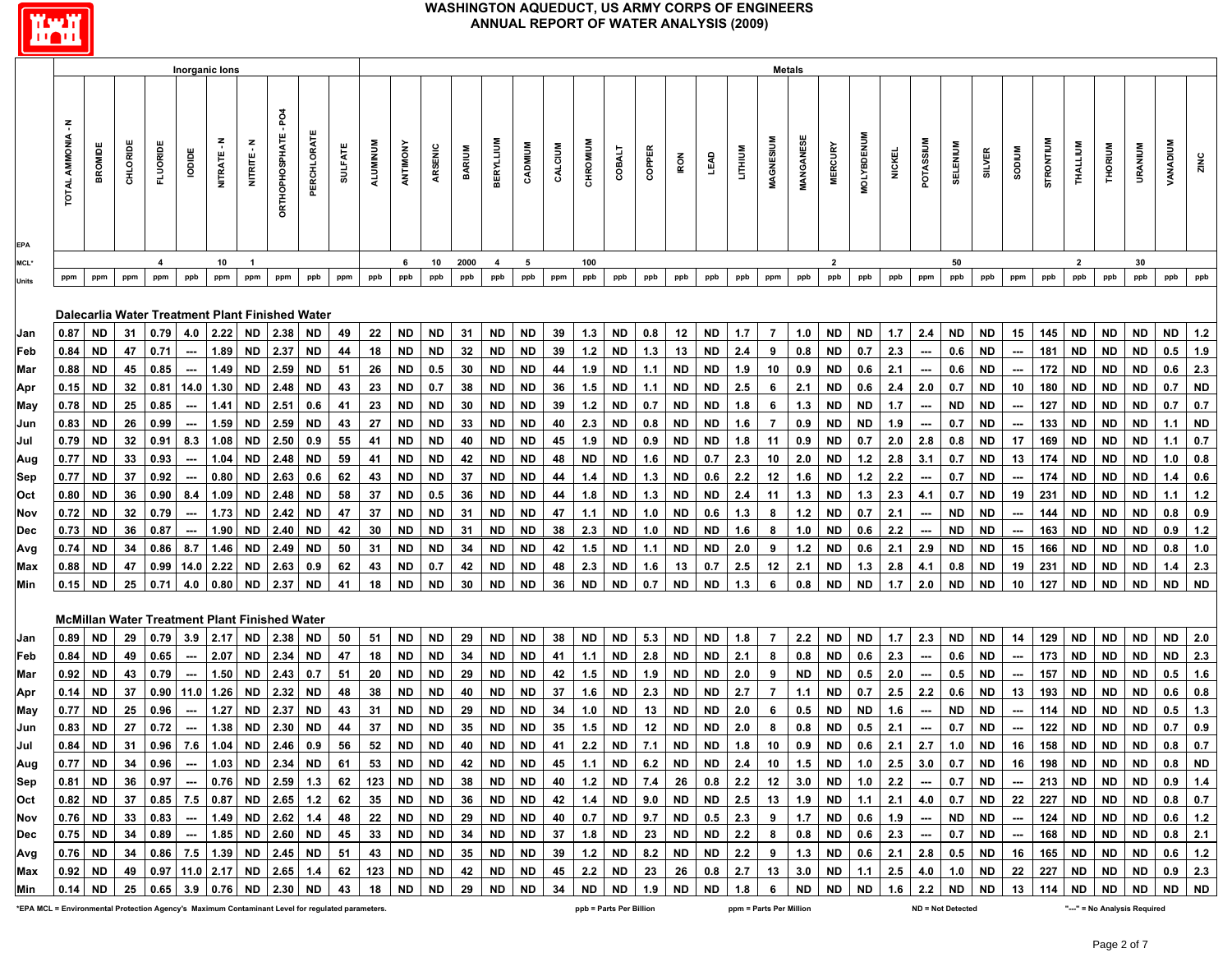

|            |            |                   |                                                      |                           |            |                | <b>Miscellaneous Physical Parameters</b> |                            |                        |                                                         |                             |                         | Microorganisms        |                                             |                           | <b>Haloacetic Acids (HAAs)</b> |                      |                          |                             |                           |                                                                                                                                                         |                             |                      | <b>Trihalomethanes (THMs)</b> |                       |                        |                     |                           |                        |                  |                  |                        |                             |                        | <b>Volatile Organic Compounds (VOCs)</b> |                        |                        |                 |                        |                     |                        |
|------------|------------|-------------------|------------------------------------------------------|---------------------------|------------|----------------|------------------------------------------|----------------------------|------------------------|---------------------------------------------------------|-----------------------------|-------------------------|-----------------------|---------------------------------------------|---------------------------|--------------------------------|----------------------|--------------------------|-----------------------------|---------------------------|---------------------------------------------------------------------------------------------------------------------------------------------------------|-----------------------------|----------------------|-------------------------------|-----------------------|------------------------|---------------------|---------------------------|------------------------|------------------|------------------|------------------------|-----------------------------|------------------------|------------------------------------------|------------------------|------------------------|-----------------|------------------------|---------------------|------------------------|
| EPA        | 玉          | <b>ALKALINITY</b> | CONDUCTIVITY                                         | <b><i>TEMPERATURE</i></b> | CHLORINE   | TOTAL HARDNESS | TOTAL ORGANIC CARBON                     | SCITIOS<br>TOTAL DISSOLVED | TOTAL SUSPENDED SOLIDS | TURBIDITY (Average)*                                    | TOTAL COLIFORM (% positive) | E. COLI (% positive)    | <b>COUNT</b><br>ALGAE | <b>TE COUNT</b><br><b>HETEROTROPHIC PLA</b> | <b>DIBROMOACETIC ACID</b> | DICHLOROACETIC ACID            | MONOBROMOACETIC ACID | MONOCHLOROACETIC ACID    | Я<br><b>TRICHLOROACETIC</b> | ACIDS<br>TOTAL HALOACETIC | <b>CHLOROFORM</b>                                                                                                                                       | <b>BROMODICHLOROMETHANE</b> | CHLORODIBROMOMETHANE | <b>BROMOFORM</b>              | TOTAL TRIHALOMETHANES | <b>BENZENE</b>         | <b>BROMOBENZENE</b> | <b>BROMOCHLOROMETHANE</b> | <b>BROMOMETHANE</b>    | tert-BUTYLBENZEN | sec-BUTYLBENZENE | n-BUTYLBENZENE         | <b>CARBON TETRACHLORIDE</b> | CHLOROBENZENE          | CHLOROETHANE                             | CHLOROMETHANE          | 2-CHLOROTOLUENE        | 4-CHLOROTOLUENE | <b>DIBROMOMETHANE</b>  | 1,3-DICHLOROBENZENE | 1,4-DICHLOROBENZENE    |
| MCL*       |            |                   |                                                      |                           |            |                |                                          |                            |                        |                                                         |                             |                         |                       |                                             |                           |                                |                      |                          |                             |                           |                                                                                                                                                         |                             |                      |                               |                       |                        |                     |                           |                        |                  |                  |                        | 5                           | 100                    |                                          |                        |                        |                 |                        |                     | 75                     |
| Units      |            | ppm               | uS/cm                                                | °F                        | ppm        | ppm            | ppm                                      | ppm                        | ppm                    | <b>NTU</b>                                              | $%+$                        | $%+$                    | Org/mL                | CFU/mL                                      | ppb                       | ppb                            | ppb                  | ppb                      | ppb                         | ppb                       | ppb                                                                                                                                                     | ppb                         | ppb                  | ppb                           | ppb                   | ppb                    | ppb                 | ppb                       | ppb                    | ppb              | ppb              | ppb                    | ppb                         | ppb                    | ppb                                      | ppb                    | ppb                    | ppb             | ppb                    | ppb                 | ppb                    |
|            |            |                   | Dalecarlia Water Treatment Plant Finished Water      |                           |            |                |                                          |                            |                        |                                                         |                             |                         |                       |                                             |                           |                                |                      |                          |                             |                           |                                                                                                                                                         |                             |                      |                               |                       |                        |                     |                           |                        |                  |                  |                        |                             |                        |                                          |                        |                        |                 |                        |                     |                        |
| Jan        | 7.7        | 69                | 388                                                  | 42                        | 3.7        | 131            | 1.53                                     | 186                        | <b>ND</b>              | 0.05                                                    | 0                           | $\mathbf 0$             | 0                     | <1 ା                                        | <b>ND</b>                 | 7.6                            | <b>ND</b>            | $1.2$                    | 7.6                         | 16.4                      | 6.8                                                                                                                                                     | 3.8                         | 0.8                  | <b>ND</b>                     | 11.3                  | <b>ND</b>              | <b>ND</b>           | <b>ND</b>                 | <b>ND</b>              | <b>ND</b>        | ND               | <b>ND</b>              | <b>ND</b>                   | <b>ND</b>              | <b>ND</b>                                | ND                     | <b>ND</b>              | ND              | <b>ND</b>              | ND ND               |                        |
| Feb        | 7.8        | 72                | 428                                                  | 45                        | 3.8        | 138            | 1.45                                     | 154                        | <b>ND</b>              | 0.06                                                    | 0                           | $\mathbf 0$             | 0                     | <1                                          | $\qquad \qquad \cdots$    |                                |                      |                          |                             |                           | 6.2                                                                                                                                                     | 5.1                         | 1.6                  | <b>ND</b>                     | 12.9                  | <b>ND</b>              | <b>ND</b>           | <b>ND</b>                 | <b>ND</b>              | <b>ND</b>        | <b>ND</b>        | <b>ND</b>              | <b>ND</b>                   | <b>ND</b>              | <b>ND</b>                                | ND                     | <b>ND</b>              | <b>ND</b>       | <b>ND</b>              | ND ND               |                        |
| Mar        | 7.7        | 83                | 456                                                  | 52                        | 3.7        | 149            | 1.62                                     | 239                        | <b>ND</b>              | 0.07                                                    | 0                           | 0                       | 0                     | <1                                          |                           |                                |                      |                          |                             |                           | 9.3                                                                                                                                                     | 6.2                         | 1.4                  | <b>ND</b>                     | 16.9                  | <b>ND</b>              | <b>ND</b>           | <b>ND</b>                 | <b>ND</b>              | <b>ND</b>        | <b>ND</b>        | <b>ND</b>              | <b>ND</b>                   | <b>ND</b>              | <b>ND</b>                                | <b>ND</b>              | <b>ND</b>              | <b>ND</b>       | <b>ND</b>              | ND ND               |                        |
| Apr        | 7.7        | 60                | 331                                                  | 58                        | 3.6        | 115            | 1.72                                     | 161                        | <b>ND</b>              | 0.06                                                    | 0                           | 0                       | 0                     | ≺1                                          | ND                        | 11.5                           | <b>ND</b>            | 1.5                      | 12.0                        | 25.0                      | 20.0                                                                                                                                                    | 6.9                         | 1.0                  | <b>ND</b>                     | 28.1                  | <b>ND</b>              | <b>ND</b>           | <b>ND</b>                 | <b>ND</b>              | ND               | ND.              | <b>ND</b>              | <b>ND</b>                   | ND                     | ND                                       | <b>ND</b>              | <b>ND</b>              | ND              | <b>ND</b>              | ND.                 | ND                     |
| May        | 7.7        | 66<br>70          | 322<br>303                                           | 67<br>75                  | 3.7<br>3.7 | 123<br>131     | 1.85<br>2.18                             | 195                        | <b>ND</b>              | 0.06<br>0.07                                            | 0<br>0                      | 0<br>0                  | 0<br>0                | ≺1<br><1                                    |                           |                                |                      |                          |                             |                           | 23.0<br>32.2                                                                                                                                            | 8.0<br>9.0                  | 1.2                  | <b>ND</b><br><b>ND</b>        | 32.2                  | <b>ND</b><br><b>ND</b> | ND                  | <b>ND</b><br><b>ND</b>    | <b>ND</b><br><b>ND</b> | ND<br><b>ND</b>  | ND.<br>ND.       | <b>ND</b><br><b>ND</b> | <b>ND</b><br><b>ND</b>      | ND<br><b>ND</b>        | <b>ND</b><br><b>ND</b>                   | <b>ND</b><br><b>ND</b> | <b>ND</b><br><b>ND</b> | ND              | <b>ND</b><br><b>ND</b> | ND.                 | <b>ND</b><br><b>ND</b> |
| Jun        | 7.7<br>7.7 | 87                | 405                                                  | 81                        | 3.7        | 158            | 1.59                                     | 185<br>247                 | ND<br><b>ND</b>        | 0.07                                                    | 0                           | 0                       | $\mathbf 0$           | <1                                          | ND                        | 13.8                           | <b>ND</b>            | 1.6                      |                             | 29.6                      | 27.4                                                                                                                                                    | 11.1                        | 1.0<br>2.8           | <b>ND</b>                     | 42.1<br>41.4          | <b>ND</b>              | ND<br><b>ND</b>     | <b>ND</b>                 | <b>ND</b>              | <b>ND</b>        | ND.              | <b>ND</b>              | <b>ND</b>                   | <b>ND</b>              | <b>ND</b>                                | <b>ND</b>              | <b>ND</b>              | ND<br>ND        | <b>ND</b>              | ND<br>ND.           | ND                     |
| Jul        | 7.7        | 91                | 411                                                  | 84                        | 3.6        | 161            | 2.09                                     | 248                        | <b>ND</b>              | 0.08                                                    | 0                           | 0                       | 3                     | <1                                          |                           | $\sim$                         | ---                  | ---                      | 14.2<br>---                 | ---                       |                                                                                                                                                         | 55.6 12.5                   | 1.3                  | <b>ND</b>                     | 69.4                  | <b>ND</b>              | <b>ND</b>           | <b>ND</b>                 | <b>ND</b>              | <b>ND</b>        | ND.              | <b>ND</b>              | <b>ND</b>                   | <b>ND</b>              | <b>ND</b>                                | <b>ND</b>              | <b>ND</b>              | <b>ND</b>       | <b>ND</b>              | ND ND               |                        |
| Aug<br>Sep | 7.7        | 86                | 438                                                  | 75                        | 3.7        | 157            | 1.92                                     | 237                        | 4                      | 0.07                                                    | 0                           | 0                       | 0                     | $<$ 1                                       |                           |                                |                      |                          |                             |                           | 36.7 10.8                                                                                                                                               |                             | 1.2                  | <b>ND</b>                     | 48.7                  | <b>ND</b>              | <b>ND</b>           | <b>ND</b>                 | <b>ND</b>              | <b>ND</b>        | ND               | <b>ND</b>              | <b>ND</b>                   | <b>ND</b>              | <b>ND</b>                                | <b>ND</b>              | <b>ND</b>              | <b>ND</b>       | <b>ND</b>              | ND ND               |                        |
| Oct        | 7.7        | 87                | 424                                                  | 63                        | 3.7        | 155            | 1.93                                     | 220                        | $\mathbf{1}$           | 0.07                                                    | 0                           | 0                       | 0                     | <1                                          | ND                        | 10.0                           | ND.                  | 1.7                      |                             | $10.6$ 22.2               | 20.2                                                                                                                                                    | 8.8                         | 1.3                  | <b>ND</b>                     | 30.7                  | <b>ND</b>              | <b>ND</b>           | <b>ND</b>                 | <b>ND</b>              | <b>ND</b>        | ND               | <b>ND</b>              | <b>ND</b>                   | ND                     | ND                                       | <b>ND</b>              | <b>ND</b>              | <b>ND</b>       | <b>ND</b>              | ND.                 | ND                     |
| Nov        | 7.7        | 83                | 392                                                  | 56                        | 3.7        | 148            | 2.00                                     | 209                        | <b>ND</b>              | 0.06                                                    | 0                           | 0                       | 0                     | <1                                          |                           |                                |                      |                          |                             |                           | 20.0                                                                                                                                                    | 6.4                         | 0.7                  | <b>ND</b>                     | 27.1                  | <b>ND</b>              | <b>ND</b>           | <b>ND</b>                 | <b>ND</b>              | ND               | ND               | <b>ND</b>              | <b>ND</b>                   | ND                     | ND                                       | <b>ND</b>              | <b>ND</b>              | <b>ND</b>       | <b>ND</b>              | <b>ND</b>           | <b>ND</b>              |
| Dec        | 7.7        | 61                | 367                                                  | 45                        | 3.7        | 125            | 1.59                                     | 218                        | $\mathbf{2}$           | 0.06                                                    | 0                           | 0                       | 0                     | <1                                          |                           |                                |                      |                          |                             |                           | 12.2                                                                                                                                                    | 5.8                         | 1.0                  | <b>ND</b>                     | 19.0                  | <b>ND</b>              | <b>ND</b>           | <b>ND</b>                 | <b>ND</b>              | ND               | ND               | <b>ND</b>              | <b>ND</b>                   | ND                     | ND                                       | <b>ND</b>              | <b>ND</b>              | <b>ND</b>       | <b>ND</b>              | ND.                 | <b>ND</b>              |
| Avg        | 7.7        | 76                | 389                                                  | 62                        | 3.7        | 141            | 1.79                                     | 208                        | <b>ND</b>              | 0.07                                                    | 0                           | 0                       | 0                     | ≺1                                          | ND                        | 10.7                           | ND                   | 1.5                      |                             | 23.3                      | 22.5                                                                                                                                                    | 7.9                         | 1.3                  | <b>ND</b>                     | 31.6                  | <b>ND</b>              | <b>ND</b>           | <b>ND</b>                 | <b>ND</b>              | ND               | ND               | <b>ND</b>              | <b>ND</b>                   | ND                     | ND                                       | <b>ND</b>              | <b>ND</b>              | <b>ND</b>       | <b>ND</b>              | ND                  | <b>ND</b>              |
| Max        | 7.8        | 91                | 456                                                  | 84                        | 3.8        | 161            | 2.18                                     | 248                        | 4                      | 0.08                                                    | 0                           | 0                       | 3                     | ≺1                                          | <b>ND</b>                 | 13.8                           | <b>ND</b>            | 1.7                      |                             | 29.6                      | 55.6                                                                                                                                                    | 12.5                        | 2.8                  | <b>ND</b>                     | 69.4                  | <b>ND</b>              | <b>ND</b>           | <b>ND</b>                 | <b>ND</b>              | <b>ND</b>        | ND               | <b>ND</b>              | <b>ND</b>                   | <b>ND</b>              | <b>ND</b>                                | <b>ND</b>              | <b>ND</b>              | <b>ND</b>       | <b>ND</b>              | ND                  | ND                     |
| Min        | 7.7        | 60                | 303                                                  | 42                        |            | $3.6$   115    | 1.45                                     | 154                        | ND                     | 0.05                                                    | 0                           | 0                       | 0                     | <1                                          | <b>ND</b>                 | 7.6                            | <b>ND</b>            | $1.2$                    | 7.6                         | 16.4                      | 6.2                                                                                                                                                     | 3.8                         | 0.7                  | <b>ND</b>                     | 11.3                  | ND                     | <b>ND</b>           | <b>ND</b>                 | <b>ND</b>              | <b>ND</b>        | <b>ND</b>        | <b>ND</b>              | <b>ND</b>                   | <b>ND</b>              | <b>ND</b>                                | <b>ND</b>              | <b>ND</b>              | <b>ND</b>       | <b>ND</b>              | ND ND               |                        |
|            |            |                   | <b>McMillan Water Treatment Plant Finished Water</b> |                           |            |                |                                          |                            |                        |                                                         |                             |                         |                       |                                             |                           |                                |                      |                          |                             |                           |                                                                                                                                                         |                             |                      |                               |                       |                        |                     |                           |                        |                  |                  |                        |                             |                        |                                          |                        |                        |                 |                        |                     |                        |
| Jan        | 7.7        | 60                | 380                                                  | 53                        | 3.8        | 124            | 1.68                                     | 188                        | ND                     | 0.03                                                    | 0                           | 0                       | 0                     | $\overline{2}$                              | <b>ND</b>                 | 9.6                            | <b>ND</b>            | 1.9                      | 7.3                         | 18.8                      | 9.1                                                                                                                                                     | 4.5                         | 1.1                  | <b>ND</b>                     | 14.6                  | <b>ND</b>              | <b>ND</b>           | <b>ND</b>                 | <b>ND</b>              | <b>ND</b>        | <b>ND</b>        | <b>ND</b>              | <b>ND</b>                   | <b>ND</b>              | <b>ND</b>                                | <b>ND</b>              | <b>ND</b>              | ND              | <b>ND</b>              | ND ND               |                        |
| Feb        | 7.8        | 69                | 452                                                  | 49                        | 3.7        | 136            | 1.41                                     | 199                        | <b>ND</b>              | 0.03                                                    | 0                           | 0                       | $\mathbf{0}$          | $\overline{2}$                              |                           |                                |                      |                          |                             |                           | 5.9                                                                                                                                                     | 4.9                         | 1.8                  | <b>ND</b>                     | 12.6                  | <b>ND</b>              | <b>ND</b>           | <b>ND</b>                 | <b>ND</b>              | <b>ND</b>        | ND.              | <b>ND</b>              | <b>ND</b>                   | <b>ND</b>              | <b>ND</b>                                | <b>ND</b>              | <b>ND</b>              | <b>ND</b>       | <b>ND</b>              | <b>ND</b>           | ND                     |
| Mar        | 7.8        | 73                | 427                                                  | 46                        | 3.7        | 141            | 1.67                                     | 200                        | ND                     | 0.05                                                    | 0                           | 0                       | 0                     | $\overline{2}$                              |                           |                                |                      |                          |                             |                           | 8.0                                                                                                                                                     | 5.7                         | 1.5                  | <b>ND</b>                     | 15.2                  | <b>ND</b>              | <b>ND</b>           | <b>ND</b>                 | <b>ND</b>              | <b>ND</b>        | ND.              | ND                     | <b>ND</b>                   | <b>ND</b>              | ND                                       | <b>ND</b>              | <b>ND</b>              | <b>ND</b>       | <b>ND</b>              | ND                  | ND                     |
| Apr        | 7.7        | 53                | 338                                                  | 49                        | 3.9        | 121            | 2.14                                     | 162                        | ND                     | 0.04                                                    | 0                           | 0                       | 0                     | 39                                          | ND                        | 10.5                           | ND                   | 1.4                      | $11.9$ 23.8                 |                           | 22.5                                                                                                                                                    | 8.1                         | 1.7                  | <b>ND</b>                     | 32.4                  | <b>ND</b>              | <b>ND</b>           | <b>ND</b>                 | <b>ND</b>              | <b>ND</b>        | ND               | <b>ND</b>              | <b>ND</b>                   | <b>ND</b>              | <b>ND</b>                                | <b>ND</b>              | <b>ND</b>              | <b>ND</b>       | <b>ND</b>              | ND ND               |                        |
| May        | 7.8        | 51                | 299                                                  | 58                        | 3.7        | 108            | 2.07                                     | 165                        | <b>ND</b>              | 0.06                                                    | 0                           | 0                       | 0                     | 57                                          |                           |                                |                      |                          |                             |                           | 23.0                                                                                                                                                    | 7.0                         | 0.9                  | <b>ND</b>                     | 30.9                  | <b>ND</b>              | ND                  | ND                        | <b>ND</b>              | ND               | ND               | <b>ND</b>              | <b>ND</b>                   | ND                     | ND                                       | <b>ND</b>              | <b>ND</b>              | ND              | <b>ND</b>              | ND ND               |                        |
| Jun        | 7.7        | 57                | 288                                                  | 74                        | 3.7        | 120            | 2.15                                     | 192                        | <b>ND</b>              | 0.05                                                    | 0<br>0                      | 0                       | 0                     | 88                                          |                           |                                |                      |                          |                             |                           | 51.0                                                                                                                                                    | 11.1                        |                      | ND<br><b>ND</b>               | 63.5                  | <b>ND</b><br><b>ND</b> | ND                  | ND<br><b>ND</b>           | <b>ND</b>              | ND               | ND<br><b>ND</b>  | ND                     | <b>ND</b><br><b>ND</b>      | <b>ND</b><br><b>ND</b> | ND                                       | <b>ND</b><br><b>ND</b> | <b>ND</b><br><b>ND</b> | ND              | <b>ND</b>              | ND.                 | ND<br><b>ND</b>        |
| Jul        | 7.7        | 73                | 380                                                  | 77                        | 3.7        | 144            | 1.57                                     | 219                        | <b>ND</b>              | 0.04                                                    |                             | 0                       | 12                    | 32                                          | <b>ND</b>                 | 17.0                           | <b>ND</b>            | 2.2                      | 15.5 34.7                   |                           | 36.8 13.3                                                                                                                                               |                             | 3.5                  |                               | 53.7                  |                        | <b>ND</b>           |                           | <b>ND</b>              | <b>ND</b>        |                  | <b>ND</b>              |                             |                        | <b>ND</b>                                |                        |                        | <b>ND</b>       | <b>ND</b>              | <b>ND</b>           |                        |
| Aug<br>Sep | $7.7$ 74   |                   |                                                      |                           |            |                |                                          |                            |                        | 411   77   3.7   148   1.92   209   ND   0.05   0       |                             | $\mathbf{0}$            | $\mathbf{0}$          | 58                                          | $\sim$                    | $\sim$                         | $\sim$               | $\sim$                   |                             |                           |                                                                                                                                                         |                             |                      |                               |                       |                        |                     |                           |                        |                  |                  |                        |                             |                        |                                          |                        |                        |                 |                        |                     |                        |
| Oct        | $7.7$ 81   |                   |                                                      |                           |            |                |                                          |                            |                        | $ 414 $ 68 3.8 157 2.11 233 2 0.06 0                    |                             | $\mathbf{0}$            | $\mathbf{0}$          |                                             |                           |                                |                      |                          |                             |                           |                                                                                                                                                         |                             |                      |                               |                       |                        |                     |                           |                        |                  |                  |                        |                             |                        |                                          |                        |                        |                 |                        |                     |                        |
| Nov        |            |                   |                                                      |                           |            |                |                                          |                            |                        | 7.7 66 370 60 3.7 137 1.89 191 1 0.04                   | $\mathbf{0}$                | $\bullet$               | $\mathbf{0}$          | 7                                           | $\sim$                    | $\sim$                         |                      | $\overline{\phantom{a}}$ |                             |                           |                                                                                                                                                         |                             |                      |                               |                       |                        |                     |                           |                        |                  |                  |                        |                             |                        |                                          |                        |                        |                 |                        |                     |                        |
| Dec        |            | $7.7$ 57          |                                                      |                           |            |                |                                          |                            |                        | <u>  353   55   3.8   124   1.59   170   2   0.03  </u> | $\mathbf{0}$                | $\mathbf{0}$            | $\mathbf{0}$          | $\mathbf{1}$                                | $\sim$ $\sim$             | $\sim$                         |                      |                          |                             |                           |                                                                                                                                                         |                             |                      |                               |                       |                        |                     |                           |                        |                  |                  |                        |                             |                        |                                          |                        |                        |                 |                        |                     |                        |
| Avg        |            | $7.7$ 66          |                                                      |                           |            |                |                                          |                            |                        | $376$ 62 3.7 135 1.86 196 ND 0.05 0                     |                             | $\overline{\mathbf{0}}$ | $\overline{2}$        |                                             |                           |                                |                      |                          |                             |                           |                                                                                                                                                         |                             |                      |                               |                       |                        |                     |                           |                        |                  |                  |                        |                             |                        |                                          |                        |                        |                 |                        |                     |                        |
| Max        | 7.8 81     |                   |                                                      |                           |            |                |                                          |                            |                        | 452 81 3.9 157 2.17 233 2 0.06 0                        |                             | $\mathbf{0}$            | 13                    |                                             |                           |                                |                      |                          |                             |                           |                                                                                                                                                         |                             |                      |                               |                       |                        |                     |                           |                        |                  |                  |                        |                             |                        |                                          |                        |                        |                 |                        |                     |                        |
| Min        |            |                   |                                                      |                           |            |                |                                          |                            |                        | 7.7 51 288 46 3.7 108 1.41 162 ND 0.03 0                |                             | $\bullet$               | $\mathbf{0}$          |                                             |                           |                                |                      |                          |                             |                           | 00   100   100   100   100   100   100   100   100   100   100   100   100   100   100   100   100   100   100   100   100   100   100   100   100   10 |                             |                      |                               |                       |                        |                     |                           |                        |                  |                  |                        |                             |                        |                                          |                        |                        |                 |                        |                     |                        |

**\*EPA MCL = Environmental Protection Agency's Maximum Contaminant Level for regulated parameters. ppb = Parts Per Billion ppm = Parts Per Million "---" = No Analysis Required**

**ND = Not Detected**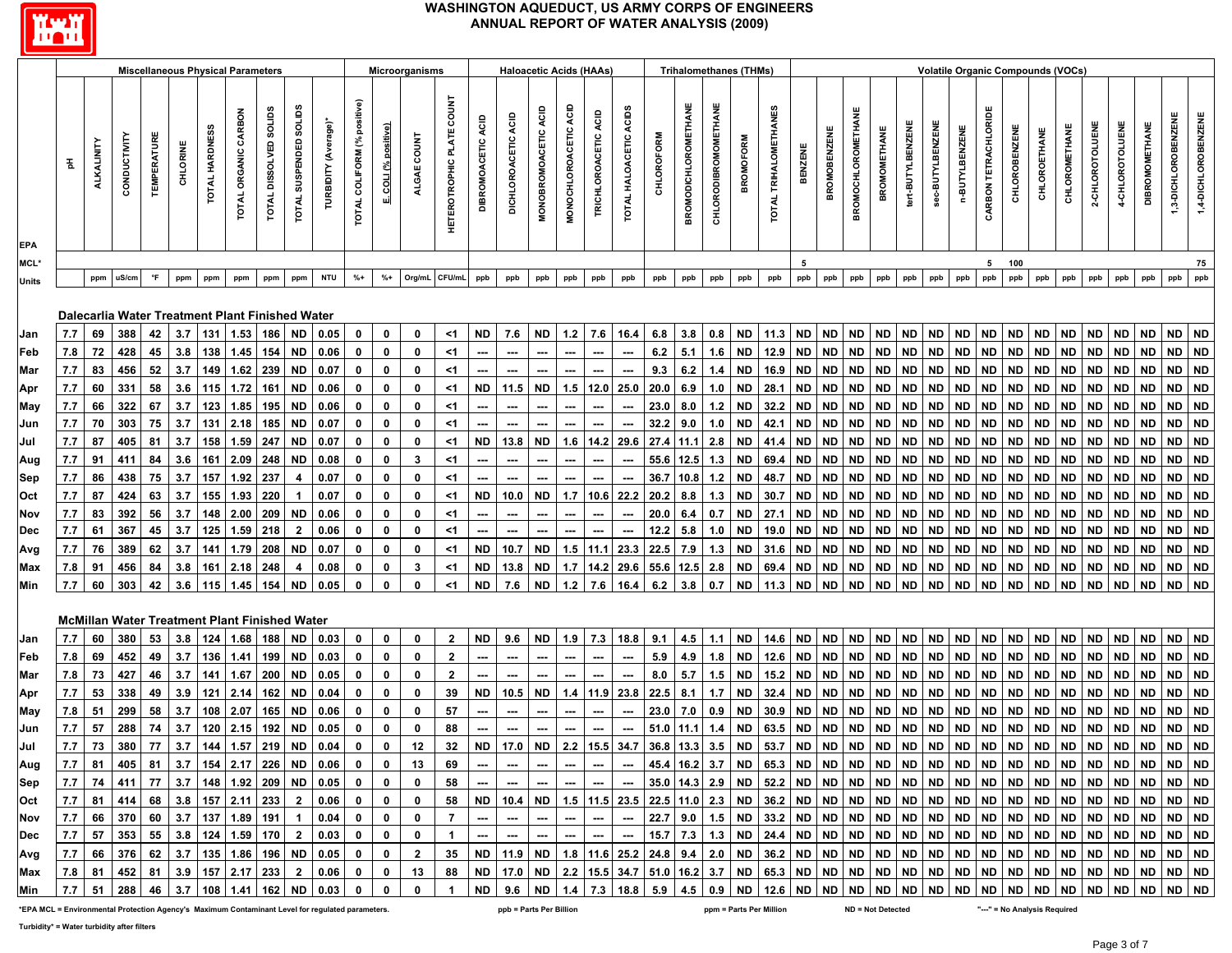

|                                                                                                 | <b>Synthetic Organic Compounds</b><br><b>Volatile Organic Compounds</b> |                         |                                                      |                    |                            |                          |                      |                     |                     |                     |                           |                         |                     |           |                            |                         |                    |                           |                   |             |              |                         |           |                           |                           |                            |           |                        |                        |                       |                       |                          |                               |                        |                        |                      |                                |                         |                          |                          |                          |                    |                 |                 |                          |
|-------------------------------------------------------------------------------------------------|-------------------------------------------------------------------------|-------------------------|------------------------------------------------------|--------------------|----------------------------|--------------------------|----------------------|---------------------|---------------------|---------------------|---------------------------|-------------------------|---------------------|-----------|----------------------------|-------------------------|--------------------|---------------------------|-------------------|-------------|--------------|-------------------------|-----------|---------------------------|---------------------------|----------------------------|-----------|------------------------|------------------------|-----------------------|-----------------------|--------------------------|-------------------------------|------------------------|------------------------|----------------------|--------------------------------|-------------------------|--------------------------|--------------------------|--------------------------|--------------------|-----------------|-----------------|--------------------------|
| <b>EPA</b>                                                                                      | 1,2-DICHLOROBENZENE                                                     | DICHLORODIFLUOROMETHANE | 1,1-DICHLOROETHANE                                   | 1,2-DICHLOROETHANE | trans-1,2-DICHLOROETHYLENE | cis-1,2-DICHLOROETHYLENE | 1,1-DICHLOROETHYLENE | 1,3-DICHLOROPROPANE | 2,2-DICHLOROPROPANE | 1,2-DICHLOROPROPANE | trans-1,3-DICHLOROPROPENE | cis-1,3-DICHLOROPROPENE | 1,1-DICHLOROPROPENE |           | <b>HEXACHLOROBUTADIENE</b> | <b>ISOPROPYLBENZENE</b> | 4-ISOPROPYLTOLUENE | <b>METHYLENE CHLORIDE</b> | METHYL TERT-BUTYL | NAPHTHALENE | NITROBENZENE | n-PROPYLBENZENE         | STYRENE   | 1,1,1,2-TETRACHLOROETHANE | 1,1,2,2-TETRACHLOROETHANE | <b>TETRACHLOROETHYLENE</b> |           | 1,2,3-TRICHLOROBENZENE | 1,2,4-TRICHLOROBENZENE | 1,1,1-TRICHLOROETHANE | 1,1,2-TRICHLOROETHANE | <b>TRICHLOROETHYLENE</b> | <b>TRICHLOROFLUOROMETHANE</b> | 1,2,3-TRICHLOROPROPANE | 1,2,4-TRIMETHYLBENZENE | 3,5-TRIMETHYLBENZENE | <b>XYLENES</b><br><b>TOTAL</b> | VINYL CHLORIDE          | ACENAPHTHENE             | ACENAPHTHYLEN            | ACETOCHLOR               | <b>ACIFLUORFEN</b> | <b>ALACHLOR</b> | <b>ALDICARB</b> | ALDICARB SULFONE         |
| MCL*                                                                                            | 600                                                                     |                         |                                                      |                    | 5 100                      | 70                       | $\overline{7}$       |                     |                     | 5                   |                           |                         |                     | 700       |                            |                         |                    | 5                         |                   |             |              |                         | 100       |                           |                           |                            | 5 1000    |                        | 70 200                 |                       | 5                     | - 5                      |                               |                        |                        |                      | 10,000                         | $\overline{\mathbf{2}}$ |                          |                          |                          |                    | $\overline{2}$  |                 |                          |
| <b>Units</b>                                                                                    | ppb                                                                     | ppb                     | ppb                                                  | ppb                | ppb                        | ppb                      | ppb                  | ppb                 | ppb                 | ppb                 | ppb                       | ppb                     | ppb                 | ppb       | ppb                        | ppb                     | ppb                | ppb                       | ppb               | ppb         | ppb          | ppb                     | ppb       | ppb                       | ppb                       | ppb                        | ppb       | ppb                    | ppb                    | ppb                   | ppb                   | ppb                      | ppb                           | ppb                    | ppb                    | ppb                  | ppb                            | ppb                     | ppb                      | ppb                      | ppb                      | ppb                | ppb             | ppb             | ppb                      |
|                                                                                                 |                                                                         |                         | Dalecarlia Water Treatment Plant Finished Water      |                    |                            |                          |                      |                     |                     |                     |                           |                         |                     |           |                            |                         |                    |                           |                   |             |              |                         |           |                           |                           |                            |           |                        |                        |                       |                       |                          |                               |                        |                        |                      |                                |                         |                          |                          |                          |                    |                 |                 |                          |
| <b>Jan</b>                                                                                      | <b>ND</b>                                                               | <b>ND</b>               | <b>ND</b>                                            | <b>ND</b>          | <b>ND</b>                  | <b>ND</b>                | <b>ND</b>            | <b>ND</b>           | <b>ND</b>           | <b>ND</b>           | <b>ND</b>                 | <b>ND</b>               | <b>ND</b>           | <b>ND</b> | <b>ND</b>                  | <b>ND</b>               | <b>ND</b>          | <b>ND</b>                 | <b>ND</b>         | <b>ND</b>   | ND           | <b>ND</b>               | <b>ND</b> | <b>ND</b>                 | <b>ND</b>                 | <b>ND</b>                  | <b>ND</b> | <b>ND</b>              | <b>ND</b>              | <b>ND</b>             | <b>ND</b>             | <b>ND</b>                | <b>ND</b>                     | ND                     | <b>ND</b>              | <b>ND</b>            | <b>ND</b>                      | <b>ND</b>               | <b>ND</b>                | <b>ND</b>                | <b>ND</b>                | <b>ND</b>          | <b>ND</b>       | <b>ND</b>       | <b>ND</b>                |
| <b>Feb</b>                                                                                      | <b>ND</b>                                                               | <b>ND</b>               | <b>ND</b>                                            | <b>ND</b>          | <b>ND</b>                  | <b>ND</b>                | <b>ND</b>            | <b>ND</b>           | <b>ND</b>           | <b>ND</b>           | <b>ND</b>                 | <b>ND</b>               | <b>ND</b>           | <b>ND</b> | <b>ND</b>                  | <b>ND</b>               | <b>ND</b>          | <b>ND</b>                 | <b>ND</b>         | <b>ND</b>   | <b>ND</b>    | <b>ND</b>               | <b>ND</b> | <b>ND</b>                 | <b>ND</b>                 | <b>ND</b>                  | <b>ND</b> | <b>ND</b>              | <b>ND</b>              | <b>ND</b>             | <b>ND</b>             | <b>ND</b>                | <b>ND</b>                     | <b>ND</b>              | <b>ND</b>              | <b>ND</b>            | <b>ND</b>                      | <b>ND</b>               |                          |                          |                          |                    |                 |                 |                          |
| Mar                                                                                             | ND                                                                      | <b>ND</b>               | <b>ND</b>                                            | ND                 | <b>ND</b>                  | <b>ND</b>                | ND                   | <b>ND</b>           | ND                  | <b>ND</b>           | <b>ND</b>                 | ND                      | <b>ND</b>           | <b>ND</b> | <b>ND</b>                  | <b>ND</b>               | <b>ND</b>          | <b>ND</b>                 | <b>ND</b>         | <b>ND</b>   | ND.          | <b>ND</b>               | <b>ND</b> | <b>ND</b>                 | <b>ND</b>                 | <b>ND</b>                  | <b>ND</b> | <b>ND</b>              | <b>ND</b>              | <b>ND</b>             | <b>ND</b>             | <b>ND</b>                | ND                            | <b>ND</b>              | <b>ND</b>              | <b>ND</b>            | <b>ND</b>                      | <b>ND</b>               |                          |                          |                          |                    |                 |                 |                          |
| Apr                                                                                             | ND                                                                      | <b>ND</b>               | <b>ND</b>                                            | ND                 | <b>ND</b>                  | <b>ND</b>                | ND                   | <b>ND</b>           | ND                  | <b>ND</b>           | <b>ND</b>                 | ND                      | <b>ND</b>           | ND        | <b>ND</b>                  | <b>ND</b>               | ND                 | <b>ND</b>                 | <b>ND</b>         | <b>ND</b>   | <b>ND</b>    | ND                      | <b>ND</b> | ND                        | <b>ND</b>                 | ND.                        | ND        | ND                     | ND                     | ND                    | ND.                   | <b>ND</b>                | ND                            | <b>ND</b>              | <b>ND</b>              | ND                   | <b>ND</b>                      | <b>ND</b>               | ND.                      | ND                       | ND                       | ND                 | ND              | ND              | <b>ND</b>                |
| May                                                                                             | ND                                                                      | <b>ND</b>               | <b>ND</b>                                            | ND                 | <b>ND</b>                  | <b>ND</b>                | <b>ND</b>            | <b>ND</b>           | <b>ND</b>           | <b>ND</b>           | <b>ND</b>                 | <b>ND</b>               | <b>ND</b>           | <b>ND</b> | <b>ND</b>                  | ND                      | <b>ND</b>          | <b>ND</b>                 | <b>ND</b>         | <b>ND</b>   | <b>ND</b>    | <b>ND</b>               | <b>ND</b> | <b>ND</b>                 | <b>ND</b>                 | <b>ND</b>                  | ND        | <b>ND</b>              | <b>ND</b>              | <b>ND</b>             | <b>ND</b>             | <b>ND</b>                | <b>ND</b>                     | <b>ND</b>              | <b>ND</b>              | ND                   | <b>ND</b>                      | <b>ND</b>               |                          |                          |                          |                    |                 |                 |                          |
| Jun                                                                                             | ND                                                                      | <b>ND</b>               | <b>ND</b>                                            | <b>ND</b>          | <b>ND</b>                  | <b>ND</b>                | ND                   | <b>ND</b>           | <b>ND</b>           | <b>ND</b>           | <b>ND</b>                 | <b>ND</b>               | <b>ND</b>           | <b>ND</b> | <b>ND</b>                  | ND                      | <b>ND</b>          | <b>ND</b>                 | <b>ND</b>         | <b>ND</b>   | ND           | <b>ND</b>               | <b>ND</b> | <b>ND</b>                 | <b>ND</b>                 | ND                         | ND        | <b>ND</b>              | <b>ND</b>              | ND                    | ND                    | <b>ND</b>                | <b>ND</b>                     | ND                     | ND                     | <b>ND</b>            | <b>ND</b>                      | <b>ND</b>               |                          |                          |                          |                    |                 |                 |                          |
| Jul                                                                                             | ND                                                                      | <b>ND</b>               | <b>ND</b>                                            | ND                 | <b>ND</b>                  | <b>ND</b>                | ND                   | <b>ND</b>           | ND.                 | <b>ND</b>           | <b>ND</b>                 | <b>ND</b>               | <b>ND</b>           | <b>ND</b> | <b>ND</b>                  | <b>ND</b>               | <b>ND</b>          | <b>ND</b>                 | <b>ND</b>         | <b>ND</b>   | ND.          | <b>ND</b>               | <b>ND</b> | <b>ND</b>                 | <b>ND</b>                 | ND.                        | ND        | <b>ND</b>              | <b>ND</b>              | ND                    | ND.                   | <b>ND</b>                | <b>ND</b>                     | <b>ND</b>              | ND                     | <b>ND</b>            | <b>ND</b>                      | ND                      | ND                       | ND                       | <b>ND</b>                | ND                 | <b>ND</b>       | <b>ND</b>       | <b>ND</b>                |
| Aug                                                                                             | <b>ND</b>                                                               | <b>ND</b>               | <b>ND</b>                                            | ND                 | <b>ND</b>                  | <b>ND</b>                | <b>ND</b>            | <b>ND</b>           | ND                  | <b>ND</b>           | <b>ND</b>                 | <b>ND</b>               | <b>ND</b>           | <b>ND</b> | <b>ND</b>                  | <b>ND</b>               | <b>ND</b>          | <b>ND</b>                 | <b>ND</b>         | <b>ND</b>   | <b>ND</b>    | <b>ND</b>               | <b>ND</b> | <b>ND</b>                 | <b>ND</b>                 | ND.                        | <b>ND</b> | <b>ND</b>              | <b>ND</b>              | <b>ND</b>             | <b>ND</b>             | <b>ND</b>                | <b>ND</b>                     | <b>ND</b>              | <b>ND</b>              | ND                   | <b>ND</b>                      | <b>ND</b>               |                          |                          |                          |                    |                 |                 |                          |
| Sep                                                                                             | <b>ND</b>                                                               | <b>ND</b>               | <b>ND</b>                                            | ND                 | <b>ND</b>                  | <b>ND</b>                | <b>ND</b>            | <b>ND</b>           | ND                  | <b>ND</b>           | <b>ND</b>                 | ND                      | <b>ND</b>           | ND        | <b>ND</b>                  | ND                      | <b>ND</b>          | <b>ND</b>                 | <b>ND</b>         | <b>ND</b>   | <b>ND</b>    | <b>ND</b>               | <b>ND</b> | <b>ND</b>                 | <b>ND</b>                 | <b>ND</b>                  | ND        | <b>ND</b>              | <b>ND</b>              | ND                    | <b>ND</b>             | <b>ND</b>                | <b>ND</b>                     | <b>ND</b>              | <b>ND</b>              | <b>ND</b>            | <b>ND</b>                      | <b>ND</b>               |                          |                          |                          |                    |                 |                 |                          |
| Oct                                                                                             | <b>ND</b>                                                               | <b>ND</b>               | <b>ND</b>                                            | ND                 | <b>ND</b>                  | ND                       | <b>ND</b>            | <b>ND</b>           | ND                  | <b>ND</b>           | <b>ND</b>                 | ND                      | <b>ND</b>           | ND        | <b>ND</b>                  | ND                      | <b>ND</b>          | <b>ND</b>                 | <b>ND</b>         | ND          | ND           | <b>ND</b>               | <b>ND</b> | ND                        | ND                        | ND                         | ND        | <b>ND</b>              | ND                     | ND                    | <b>ND</b>             | <b>ND</b>                | ND                            | <b>ND</b>              | <b>ND</b>              | <b>ND</b>            | <b>ND</b>                      | <b>ND</b>               | ND                       | ND                       | ND                       | <b>ND</b>          | ND              | ND              | <b>ND</b>                |
| Nov                                                                                             | ND                                                                      | <b>ND</b>               | <b>ND</b>                                            | ND                 | <b>ND</b>                  | ND                       | ND                   | <b>ND</b>           | ND                  | <b>ND</b>           | <b>ND</b>                 | <b>ND</b>               | <b>ND</b>           | ND        | <b>ND</b>                  | ND                      | <b>ND</b>          | <b>ND</b>                 | <b>ND</b>         | <b>ND</b>   | ND           | <b>ND</b>               | <b>ND</b> | ND                        | ND                        | ND                         | ND        | ND                     | <b>ND</b>              | ND                    | <b>ND</b>             | <b>ND</b>                | <b>ND</b>                     | <b>ND</b>              | ND                     | ND                   | <b>ND</b>                      | <b>ND</b>               |                          |                          |                          |                    |                 |                 |                          |
| Dec                                                                                             | ND                                                                      | <b>ND</b>               | <b>ND</b>                                            | <b>ND</b>          | <b>ND</b>                  | ND                       | <b>ND</b>            | <b>ND</b>           | <b>ND</b>           | <b>ND</b>           | <b>ND</b>                 | ND                      | <b>ND</b>           | <b>ND</b> | <b>ND</b>                  | ND                      | <b>ND</b>          | <b>ND</b>                 | <b>ND</b>         | <b>ND</b>   | <b>ND</b>    | <b>ND</b>               | <b>ND</b> | <b>ND</b>                 | <b>ND</b>                 | <b>ND</b>                  | <b>ND</b> | <b>ND</b>              | <b>ND</b>              | <b>ND</b>             | <b>ND</b>             | <b>ND</b>                | <b>ND</b>                     | <b>ND</b>              | <b>ND</b>              | <b>ND</b>            | <b>ND</b>                      | <b>ND</b>               |                          |                          |                          |                    |                 |                 |                          |
| Avg                                                                                             | ND                                                                      | <b>ND</b>               | <b>ND</b>                                            | <b>ND</b>          | <b>ND</b>                  | <b>ND</b>                | <b>ND</b>            | <b>ND</b>           | <b>ND</b>           | <b>ND</b>           | <b>ND</b>                 | <b>ND</b>               | <b>ND</b>           | <b>ND</b> | <b>ND</b>                  | <b>ND</b>               | <b>ND</b>          | <b>ND</b>                 | <b>ND</b>         | <b>ND</b>   | <b>ND</b>    | <b>ND</b>               | <b>ND</b> | <b>ND</b>                 | <b>ND</b>                 | <b>ND</b>                  | <b>ND</b> | <b>ND</b>              | <b>ND</b>              | <b>ND</b>             | <b>ND</b>             | <b>ND</b>                | <b>ND</b>                     | <b>ND</b>              | <b>ND</b>              | <b>ND</b>            | <b>ND</b>                      | <b>ND</b>               | <b>ND</b>                | <b>ND</b>                | <b>ND</b>                | <b>ND</b>          | <b>ND</b>       | <b>ND</b>       | <b>ND</b>                |
| Max                                                                                             | <b>ND</b>                                                               | <b>ND</b>               | <b>ND</b>                                            | <b>ND</b>          | <b>ND</b>                  | <b>ND</b>                | <b>ND</b>            | <b>ND</b>           | <b>ND</b>           | <b>ND</b>           | <b>ND</b>                 | <b>ND</b>               | <b>ND</b>           | <b>ND</b> | <b>ND</b>                  | <b>ND</b>               | <b>ND</b>          | <b>ND</b>                 | <b>ND</b>         | <b>ND</b>   | <b>ND</b>    | <b>ND</b>               | <b>ND</b> | <b>ND</b>                 | <b>ND</b>                 | <b>ND</b>                  | <b>ND</b> | <b>ND</b>              | <b>ND</b>              | <b>ND</b>             | <b>ND</b>             | <b>ND</b>                | <b>ND</b>                     | <b>ND</b>              | <b>ND</b>              | <b>ND</b>            | <b>ND</b>                      | <b>ND</b>               | <b>ND</b>                | <b>ND</b>                | <b>ND</b>                | <b>ND</b>          | <b>ND</b>       | <b>ND</b>       | <b>ND</b>                |
| Min                                                                                             | <b>ND</b>                                                               | <b>ND</b>               | <b>ND</b>                                            | <b>ND</b>          | <b>ND</b>                  | <b>ND</b>                | <b>ND</b>            | <b>ND</b>           | <b>ND</b>           | <b>ND</b>           | <b>ND</b>                 | <b>ND</b>               | <b>ND</b>           | <b>ND</b> | <b>ND</b>                  | <b>ND</b>               | <b>ND</b>          | <b>ND</b>                 | <b>ND</b>         | <b>ND</b>   | <b>ND</b>    | <b>ND</b>               | <b>ND</b> | <b>ND</b>                 | <b>ND</b>                 | ND                         | <b>ND</b> | <b>ND</b>              | <b>ND</b>              | <b>ND</b>             | <b>ND</b>             | <b>ND</b>                | <b>ND</b>                     | <b>ND</b>              | <b>ND</b>              | <b>ND</b>            | <b>ND</b>                      | <b>ND</b>               | ND                       | <b>ND</b>                | <b>ND</b>                | <b>ND</b>          | <b>ND</b>       | <b>ND</b>       | I ND                     |
|                                                                                                 |                                                                         |                         |                                                      |                    |                            |                          |                      |                     |                     |                     |                           |                         |                     |           |                            |                         |                    |                           |                   |             |              |                         |           |                           |                           |                            |           |                        |                        |                       |                       |                          |                               |                        |                        |                      |                                |                         |                          |                          |                          |                    |                 |                 |                          |
|                                                                                                 |                                                                         |                         | <b>McMillan Water Treatment Plant Finished Water</b> |                    |                            |                          |                      |                     |                     |                     |                           |                         |                     |           |                            |                         |                    |                           |                   |             |              |                         |           |                           |                           |                            |           |                        |                        |                       |                       |                          |                               |                        |                        |                      |                                |                         |                          |                          |                          |                    |                 |                 |                          |
| <b>Jan</b>                                                                                      | <b>ND</b>                                                               | <b>ND</b>               | <b>ND</b>                                            | <b>ND</b>          | <b>ND</b>                  | <b>ND</b>                | ND                   | <b>ND</b>           | ND                  | <b>ND</b>           | <b>ND</b>                 | <b>ND</b>               | <b>ND</b>           | <b>ND</b> | <b>ND</b>                  | <b>ND</b>               | <b>ND</b>          | <b>ND</b>                 | <b>ND</b>         | <b>ND</b>   | ND           | ND                      | <b>ND</b> | ND                        | ND                        | ND                         | ND        | ND                     | ND                     | <b>ND</b>             | <b>ND</b>             | <b>ND</b>                | ND                            | ND                     | <b>ND</b>              | ND                   | <b>ND</b>                      | ND                      | ND                       | <b>ND</b>                | <b>ND</b>                | ND ND              |                 | <b>ND</b>       | <b>ND</b>                |
| Feb                                                                                             | <b>ND</b>                                                               | <b>ND</b>               | <b>ND</b>                                            | ND                 | <b>ND</b>                  | <b>ND</b>                | <b>ND</b>            | <b>ND</b>           | ND.                 | <b>ND</b>           | <b>ND</b>                 | <b>ND</b>               | <b>ND</b>           | <b>ND</b> | <b>ND</b>                  | <b>ND</b>               | <b>ND</b>          | <b>ND</b>                 | <b>ND</b>         | <b>ND</b>   | ND.          | <b>ND</b>               | <b>ND</b> | <b>ND</b>                 | <b>ND</b>                 | <b>ND</b>                  | <b>ND</b> | <b>ND</b>              | <b>ND</b>              | <b>ND</b>             | <b>ND</b>             | <b>ND</b>                | <b>ND</b>                     | <b>ND</b>              | <b>ND</b>              | <b>ND</b>            | <b>ND</b>                      | <b>ND</b>               |                          |                          |                          |                    |                 |                 |                          |
| Mar                                                                                             | <b>ND</b>                                                               | <b>ND</b>               | <b>ND</b>                                            | ND                 | ND                         | <b>ND</b>                | <b>ND</b>            | <b>ND</b>           | ND                  | <b>ND</b>           | <b>ND</b>                 | <b>ND</b>               | <b>ND</b>           | <b>ND</b> | <b>ND</b>                  | <b>ND</b>               | <b>ND</b>          | <b>ND</b>                 | <b>ND</b>         | <b>ND</b>   | ND           | <b>ND</b>               | <b>ND</b> | <b>ND</b>                 | <b>ND</b>                 | ND.                        | ND        | <b>ND</b>              | <b>ND</b>              | <b>ND</b>             | ND                    | <b>ND</b>                | <b>ND</b>                     | <b>ND</b>              | ND.                    | ND                   | <b>ND</b>                      | <b>ND</b>               |                          |                          |                          |                    |                 |                 |                          |
| Apr                                                                                             | <b>ND</b>                                                               | <b>ND</b>               | <b>ND</b>                                            | ND                 | <b>ND</b>                  | <b>ND</b>                | <b>ND</b>            | <b>ND</b>           | ND                  | <b>ND</b>           | <b>ND</b>                 | <b>ND</b>               | <b>ND</b>           | ND        | <b>ND</b>                  | ND                      | <b>ND</b>          | <b>ND</b>                 | <b>ND</b>         | <b>ND</b>   | ND           | <b>ND</b>               | <b>ND</b> | ND                        | <b>ND</b>                 | ND                         | ND        | ND                     | ND                     | <b>ND</b>             | ND                    | <b>ND</b>                | <b>ND</b>                     | <b>ND</b>              | <b>ND</b>              | <b>ND</b>            | <b>ND</b>                      | <b>ND</b>               | <b>ND</b>                | <b>ND</b>                | <b>ND</b>                | <b>ND</b>          | <b>ND</b>       | <b>ND</b>       | <b>ND</b>                |
| May                                                                                             | ND                                                                      | <b>ND</b>               | <b>ND</b>                                            | ND                 | <b>ND</b>                  | <b>ND</b>                | ND                   | <b>ND</b>           | ND                  | ND                  | ND                        | ND                      | <b>ND</b>           | ND        | ND                         | ND                      | ND                 | <b>ND</b>                 | ND                | ND          | ND           | ND                      |           | ND                        | ND                        | ND                         | ND        | ND                     | ND                     | ND                    | ND                    | <b>ND</b>                | ND                            | <b>ND</b>              | ND.                    | ND                   | <b>ND</b>                      | <b>ND</b>               |                          |                          |                          |                    |                 |                 |                          |
| Jun                                                                                             | ND                                                                      | ND                      | ND                                                   | ND                 | ND                         | ND                       | ND                   | <b>ND</b>           | ND                  | ND                  | ND                        | ND                      | <b>ND</b>           | ND        | ND                         | ND                      | <b>ND</b>          | <b>ND</b>                 | ND                | ND          | ND           | ND                      | ND        | ND                        | ND                        | ND                         | ND        | ND                     | ND                     | ND                    | ND                    | <b>ND</b>                | ND                            | <b>ND</b>              | ND                     | ND                   | <b>ND</b>                      | ND                      |                          |                          |                          |                    |                 |                 |                          |
| Jul                                                                                             | <b>ND</b>                                                               | <b>ND</b>               | <b>ND</b>                                            | <b>ND</b>          | <b>ND</b>                  | <b>ND</b>                | <b>ND</b>            | <b>ND</b>           | ND                  | <b>ND</b>           | <b>ND</b>                 | <b>ND</b>               | <b>ND</b>           | ND        | ND                         | ND                      | <b>ND</b>          | <b>ND</b>                 | <b>ND</b>         | ND          | <b>ND</b>    | <b>ND</b>               | <b>ND</b> | <b>ND</b>                 | ND                        | ND                         | <b>ND</b> | <b>ND</b>              | <b>ND</b>              | ND                    | <b>ND</b>             | <b>ND</b>                | <b>ND</b>                     | <b>ND</b>              | <b>ND</b>              | <b>ND</b>            | <b>ND</b>                      | <b>ND</b>               | <b>ND</b>                | <b>ND</b>                | <b>ND</b>                | <b>ND</b>          | <b>ND</b>       | <b>ND</b>       | <b>ND</b>                |
| Aug                                                                                             |                                                                         |                         |                                                      |                    |                            |                          |                      |                     |                     |                     |                           |                         |                     |           |                            |                         |                    |                           |                   |             |              |                         |           |                           |                           |                            |           |                        |                        |                       |                       |                          |                               |                        |                        |                      |                                |                         | $\sim$                   | $\overline{\phantom{a}}$ | $\hspace{0.05cm} \cdots$ | ---                | $\sim$          |                 | $\hspace{0.05cm} \cdots$ |
| Sep                                                                                             |                                                                         |                         |                                                      |                    |                            |                          |                      |                     |                     |                     |                           |                         |                     |           |                            |                         |                    |                           |                   |             |              |                         |           |                           |                           |                            |           |                        |                        |                       |                       |                          |                               |                        |                        |                      |                                |                         |                          |                          |                          |                    |                 |                 |                          |
| Oct                                                                                             |                                                                         |                         |                                                      |                    |                            |                          |                      |                     |                     |                     |                           |                         |                     |           |                            |                         |                    |                           |                   |             |              |                         |           |                           |                           |                            |           |                        |                        |                       |                       |                          |                               |                        |                        |                      |                                |                         |                          |                          |                          |                    | ND ND ND ND ND  |                 |                          |
| Nov                                                                                             |                                                                         |                         |                                                      |                    |                            |                          |                      |                     |                     |                     |                           |                         |                     |           |                            |                         |                    |                           |                   |             |              |                         |           |                           |                           |                            |           |                        |                        |                       |                       |                          |                               |                        |                        |                      |                                |                         | $\overline{\phantom{a}}$ | ---                      | $\overline{\phantom{a}}$ | ---                |                 |                 |                          |
| Dec                                                                                             |                                                                         |                         |                                                      |                    |                            |                          |                      |                     |                     |                     |                           |                         |                     |           |                            |                         |                    |                           |                   |             |              |                         |           |                           |                           |                            |           |                        |                        |                       |                       |                          |                               |                        |                        |                      | ND ND                          |                         |                          |                          |                          |                    |                 |                 |                          |
| Avg                                                                                             |                                                                         |                         |                                                      |                    |                            |                          |                      |                     |                     |                     |                           |                         |                     |           |                            |                         |                    |                           |                   |             |              |                         |           |                           |                           |                            |           |                        |                        |                       |                       |                          |                               |                        |                        |                      |                                |                         |                          |                          |                          |                    |                 |                 |                          |
| Max                                                                                             |                                                                         |                         |                                                      |                    |                            |                          |                      |                     |                     |                     |                           |                         |                     |           |                            |                         |                    |                           |                   |             |              |                         |           |                           |                           |                            |           |                        |                        |                       |                       |                          |                               |                        |                        |                      |                                |                         |                          |                          |                          |                    |                 |                 |                          |
| Min                                                                                             |                                                                         |                         |                                                      |                    |                            |                          |                      |                     |                     |                     |                           |                         |                     |           |                            |                         |                    |                           |                   |             |              |                         |           |                           |                           |                            |           |                        |                        |                       |                       |                          |                               |                        |                        |                      |                                |                         |                          |                          |                          |                    |                 |                 |                          |
| EPA MCL = Environmental Protection Agency's Maximum Contaminant Level for regulated parameters. |                                                                         |                         |                                                      |                    |                            |                          |                      |                     |                     |                     |                           |                         |                     |           |                            |                         |                    |                           |                   |             |              | ppb = Parts Per Billion |           |                           |                           | ppm = Parts Per Million    |           |                        |                        |                       |                       | <b>ND = Not Detected</b> |                               |                        |                        |                      | "---" = No Analysis Required   |                         |                          |                          |                          |                    |                 |                 |                          |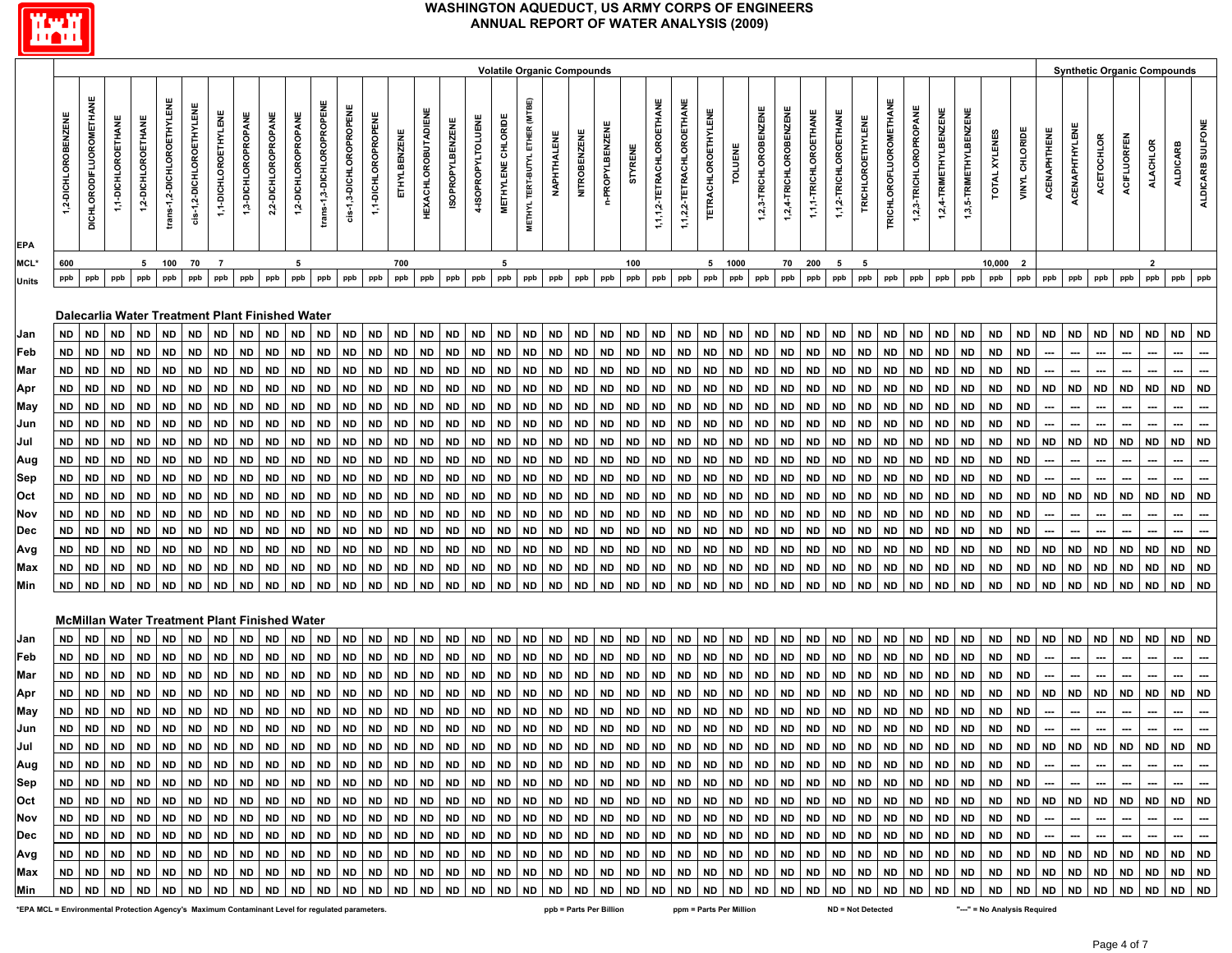

|            |                    |           |            |                    |               |                      |               |               |                               |                                                      |                          |           |                 |                          |                      |                             |                |                     |           |           |           |                |                  | <b>Synthetic Organic Compounds</b> |           |           |                          |                |                 |                |                          |                        |           |                          |                |                          |                |           |                            |           |                                                    |           |                       |                |
|------------|--------------------|-----------|------------|--------------------|---------------|----------------------|---------------|---------------|-------------------------------|------------------------------------------------------|--------------------------|-----------|-----------------|--------------------------|----------------------|-----------------------------|----------------|---------------------|-----------|-----------|-----------|----------------|------------------|------------------------------------|-----------|-----------|--------------------------|----------------|-----------------|----------------|--------------------------|------------------------|-----------|--------------------------|----------------|--------------------------|----------------|-----------|----------------------------|-----------|----------------------------------------------------|-----------|-----------------------|----------------|
| EPA        | ALDICARB SULFOXIDE |           | ANTHRACENE | AROCHLOR 1016 (PCB | AROCHLOR 1221 | AROCHLOR 1232 (PCBs) | AROCHLOR 1242 | AROCHLOR 1248 | (PCBs)<br>AROCHLOR 1254       | (PCBs)<br>AROCHLOR 1260                              | ATRAZINE                 | BAYGON    | <b>BENTAZON</b> | BENZ(a)ANTHRACENE        | BENZO(b)FLUORANTHENE | <b>BENZO(g,h,i)PERYLENE</b> | BENZO(a)PYRENE | BENZO(K)FLUORATHENE | alpha-BHC | beta-BHC  | delta-BHC | <b>BROMACI</b> | <b>BUTACHLOR</b> | BUTYLBENZYLPHTHALATE               |           | CARBARY   | CARBOFURAN               | Ipha-CHLORDANE | gamma-CHLORDANE | CHLORDANE      | CHLORPYRIFOS (DURSBAN)   | <b>CHLOROBENZILATE</b> | CHLORONEB | CHLOROTHALONIL           | <b>CHRYSEN</b> | $2,4 - D$                | <b>DALAPON</b> | 2,4-DB    | DEGRADATE<br>MONO & DIACID | 4,4'-DDD  | 4,4'-DDE                                           | 14,4'-DDT | DIBENZ(a,h)ANTHRACENE | <b>DICAMBA</b> |
| MCL*       |                    |           |            |                    |               |                      |               |               | $0.5$ 0.5 0.5 0.5 0.5 0.5 0.5 |                                                      | $\overline{\phantom{a}}$ |           |                 |                          |                      |                             | 0.2            |                     |           |           |           |                |                  |                                    |           |           | 40                       |                |                 | $\overline{2}$ |                          |                        |           |                          |                | 70 200                   |                |           |                            |           |                                                    |           |                       |                |
| Units      | ppb                | ppb       | ppb        | ppb                | ppb           | ppb                  | ppb           | ppb           | ppb                           | ppb                                                  | ppb                      | ppb       | ppb             | ppb                      | ppb                  | ppb                         | ppb            | ppb                 | ppb       | ppb       | ppb       | ppb            | ppb              | ppb                                | ppb       | ppb       | ppb                      | ppb            | ppb             | ppb            | ppb                      | ppb                    | ppb       | ppb                      | ppb            | ppb                      | ppb            | ppb       | ppb                        | ppb       | ppb                                                | ppb       | ppb                   | ppb            |
|            |                    |           |            |                    |               |                      |               |               |                               | Dalecarlia Water Treatment Plant Finished Water      |                          |           |                 |                          |                      |                             |                |                     |           |           |           |                |                  |                                    |           |           |                          |                |                 |                |                          |                        |           |                          |                |                          |                |           |                            |           |                                                    |           |                       |                |
| Jan        | ND.                | <b>ND</b> | <b>ND</b>  | <b>ND</b>          | <b>ND</b>     | <b>ND</b>            | <b>ND</b>     |               | ND ND                         | <b>ND</b>                                            | <b>ND</b>                | <b>ND</b> | <b>ND</b>       | <b>ND</b>                | ND.                  | <b>ND</b>                   | <b>ND</b>      | ND                  | ND        | <b>ND</b> | <b>ND</b> | <b>ND</b>      | <b>ND</b>        |                                    | ND 0.05   | ND        | <b>ND</b>                | <b>ND</b>      | <b>ND</b>       | <b>ND</b>      | <b>ND</b>                | ND ND                  |           | <b>ND</b>                | <b>ND</b>      | <b>ND</b>                | <b>ND</b>      | ND        | ND                         | <b>ND</b> | ND.                                                | <b>ND</b> | <b>ND</b>             | <b>ND</b>      |
| Feb        |                    |           |            |                    |               |                      |               |               |                               |                                                      |                          |           |                 |                          |                      |                             |                |                     |           |           |           |                |                  |                                    |           |           |                          |                |                 |                |                          |                        |           |                          |                |                          |                |           |                            |           |                                                    |           |                       |                |
| Mar        |                    |           |            |                    |               |                      |               |               |                               |                                                      |                          |           |                 |                          |                      |                             |                |                     |           |           | <b>ND</b> |                |                  | <b>ND</b>                          | <b>ND</b> | <b>ND</b> |                          |                |                 |                | <b>ND</b>                |                        |           |                          |                |                          |                |           |                            |           |                                                    |           |                       | <b>ND</b>      |
| Apr<br>May | ND                 | <b>ND</b> | <b>ND</b>  | ND                 | <b>ND</b>     | <b>ND</b>            | <b>ND</b>     | <b>ND</b>     | ND                            | ND                                                   | <b>ND</b>                | <b>ND</b> | <b>ND</b>       | <b>ND</b>                | ND                   | <b>ND</b>                   | ND             | ND                  | <b>ND</b> | ND        |           | ND             | <b>ND</b>        |                                    |           |           | <b>ND</b>                | <b>ND</b>      | <b>ND</b>       | <b>ND</b>      |                          | <b>ND</b>              | ND        | <b>ND</b>                | <b>ND</b>      | <b>ND</b>                | <b>ND</b>      | ND        | ND                         | <b>ND</b> | ND                                                 | ND        | <b>ND</b>             |                |
| Jun        |                    |           |            |                    |               |                      |               |               |                               |                                                      |                          |           |                 |                          |                      |                             |                |                     |           |           |           |                |                  |                                    |           |           |                          |                |                 |                |                          |                        |           |                          |                |                          |                |           |                            |           |                                                    |           |                       |                |
| Jul        | <b>ND</b>          | <b>ND</b> | ND         | <b>ND</b>          | ND.           | <b>ND</b>            | <b>ND</b>     | <b>ND</b>     | ND                            | ND                                                   | 0.06                     | ND        | <b>ND</b>       | <b>ND</b>                | ND                   | <b>ND</b>                   | ND             | ND                  | ND.       | <b>ND</b> | <b>ND</b> | <b>ND</b>      | <b>ND</b>        | <b>ND</b>                          | <b>ND</b> | <b>ND</b> | <b>ND</b>                | ND             | <b>ND</b>       | <b>ND</b>      | <b>ND</b>                | ND                     | <b>ND</b> | ND                       | <b>ND</b>      | ND                       | ND             | <b>ND</b> | ND                         | <b>ND</b> | ND                                                 | ND        | <b>ND</b>             | <b>ND</b>      |
| Aug        |                    | ---       |            |                    |               | $---$                | ---           |               |                               | ---                                                  | ---                      | ---       | ---             | $\overline{\phantom{a}}$ | ---                  | $\overline{\phantom{a}}$    | ---            |                     |           | ---       | $\sim$    | ---            | ---              | $\overline{\phantom{a}}$           | ---       | ---       | $\overline{\phantom{a}}$ | ---            | $--$            | ---            | ---                      | ---                    |           | $\overline{\phantom{a}}$ | ---            | $\overline{\phantom{a}}$ | ---            | ---       |                            | ---       |                                                    |           |                       | ---            |
| Sep        |                    |           |            |                    |               |                      |               |               |                               |                                                      |                          |           |                 |                          |                      |                             |                |                     |           |           |           |                |                  |                                    |           |           |                          |                |                 |                |                          |                        |           |                          |                |                          |                |           |                            |           |                                                    |           |                       |                |
| Oct        | <b>ND</b>          | <b>ND</b> | <b>ND</b>  | ND                 | <b>ND</b>     | <b>ND</b>            | <b>ND</b>     | <b>ND</b>     | <b>ND</b>                     | ND                                                   | <b>ND</b>                | <b>ND</b> | <b>ND</b>       | <b>ND</b>                | ND                   | <b>ND</b>                   | <b>ND</b>      | <b>ND</b>           | <b>ND</b> | <b>ND</b> | <b>ND</b> | ND             | <b>ND</b>        | <b>ND</b>                          | <b>ND</b> | <b>ND</b> | <b>ND</b>                | <b>ND</b>      | <b>ND</b>       | <b>ND</b>      | <b>ND</b>                | <b>ND</b>              | <b>ND</b> | <b>ND</b>                | <b>ND</b>      | <b>ND</b>                | ND.            | <b>ND</b> | ND                         | <b>ND</b> | <b>ND</b>                                          | <b>ND</b> | <b>ND</b>             | <b>ND</b>      |
| Nov        |                    |           |            |                    |               |                      |               |               |                               |                                                      |                          |           |                 |                          |                      |                             |                |                     |           |           |           |                |                  |                                    | ---       | ---       |                          |                |                 |                | $\overline{\phantom{a}}$ |                        |           | ---                      |                |                          |                |           |                            |           |                                                    |           |                       |                |
| Dec        |                    |           |            |                    |               |                      |               |               |                               |                                                      |                          |           |                 |                          |                      |                             |                |                     |           |           |           |                |                  |                                    |           |           |                          |                |                 |                |                          |                        |           |                          |                |                          |                |           |                            |           |                                                    |           |                       |                |
| Avg        | ND                 | <b>ND</b> | ND         | ND                 | ND.           | ND                   | ND            | <b>ND</b>     | ND                            | <b>ND</b>                                            | <b>ND</b>                | ND        | <b>ND</b>       | <b>ND</b>                | <b>ND</b>            | <b>ND</b>                   | <b>ND</b>      | <b>ND</b>           | <b>ND</b> | <b>ND</b> | <b>ND</b> | <b>ND</b>      | <b>ND</b>        | <b>ND</b>                          | <b>ND</b> | <b>ND</b> | <b>ND</b>                | <b>ND</b>      | <b>ND</b>       | <b>ND</b>      | <b>ND</b>                | <b>ND</b>              | <b>ND</b> | <b>ND</b>                | <b>ND</b>      | <b>ND</b>                | <b>ND</b>      | <b>ND</b> | <b>ND</b>                  | <b>ND</b> | ND                                                 | <b>ND</b> | <b>ND</b>             | <b>ND</b>      |
| Max        | ND                 | <b>ND</b> | <b>ND</b>  | ND                 | <b>ND</b>     | ND                   | <b>ND</b>     | ND            | ND                            | ND                                                   | 0.06                     | ND        | <b>ND</b>       | ND                       | <b>ND</b>            | <b>ND</b>                   | ND             | ND                  | ND        | <b>ND</b> | <b>ND</b> | <b>ND</b>      | <b>ND</b>        | ND                                 | 0.05      | <b>ND</b> | ND                       | ND             | <b>ND</b>       | <b>ND</b>      | <b>ND</b>                | ND                     | <b>ND</b> | ND                       | <b>ND</b>      | <b>ND</b>                | ND             | ND        | ND                         | <b>ND</b> | ND                                                 | ND        | <b>ND</b>             | <b>ND</b>      |
| Min        | ND                 | <b>ND</b> | <b>ND</b>  | ND                 | <b>ND</b>     | ND                   | <b>ND</b>     | <b>ND</b>     | ND                            | <b>ND</b>                                            | <b>ND</b>                | <b>ND</b> | <b>ND</b>       | <b>ND</b>                | <b>ND</b>            | <b>ND</b>                   | <b>ND</b>      | <b>ND</b>           | <b>ND</b> | <b>ND</b> | <b>ND</b> | <b>ND</b>      | <b>ND</b>        | <b>ND</b>                          | <b>ND</b> | <b>ND</b> | <b>ND</b>                | <b>ND</b>      | <b>ND</b>       | <b>ND</b>      | <b>ND</b>                | <b>ND</b>              | <b>ND</b> | <b>ND</b>                | <b>ND</b>      | <b>ND</b>                | <b>ND</b>      | <b>ND</b> | <b>ND</b>                  | <b>ND</b> | <b>ND</b>                                          | ND        | <b>ND</b>             | <b>ND</b>      |
|            |                    |           |            |                    |               |                      |               |               |                               | <b>McMillan Water Treatment Plant Finished Water</b> |                          |           |                 |                          |                      |                             |                |                     |           |           |           |                |                  |                                    |           |           |                          |                |                 |                |                          |                        |           |                          |                |                          |                |           |                            |           |                                                    |           |                       |                |
| Jan        | <b>ND</b>          | <b>ND</b> | <b>ND</b>  | <b>ND</b>          | <b>ND</b>     | <b>ND</b>            | <b>ND</b>     | <b>ND</b>     | ND                            | <b>ND</b>                                            | <b>ND</b>                | <b>ND</b> | <b>ND</b>       | <b>ND</b>                | <b>ND</b>            | <b>ND</b>                   | <b>ND</b>      | <b>ND</b>           | <b>ND</b> | <b>ND</b> | <b>ND</b> | <b>ND</b>      | <b>ND</b>        | <b>ND</b>                          | <b>ND</b> | ND        | <b>ND</b>                | <b>ND</b>      | <b>ND</b>       | <b>ND</b>      | <b>ND</b>                | <b>ND</b>              | <b>ND</b> | <b>ND</b>                | <b>ND</b>      | <b>ND</b>                | <b>ND</b>      | ND        | <b>ND</b>                  | <b>ND</b> | ND ND                                              |           | <b>ND</b>             | <b>ND</b>      |
| Feb        |                    |           |            |                    |               |                      |               |               |                               |                                                      |                          |           |                 |                          |                      |                             |                |                     |           |           |           |                |                  |                                    |           |           |                          |                |                 |                |                          |                        |           |                          |                |                          |                |           |                            |           |                                                    |           |                       |                |
| Mar        |                    |           |            |                    |               |                      |               |               |                               |                                                      |                          |           |                 |                          |                      |                             |                |                     |           |           |           |                |                  |                                    |           |           |                          |                |                 |                |                          |                        |           |                          |                |                          |                |           |                            |           |                                                    |           |                       |                |
| Apr        | ND                 | <b>ND</b> | <b>ND</b>  | ND                 | <b>ND</b>     | ND                   | <b>ND</b>     | <b>ND</b>     | ND                            | ND                                                   | 0.07                     | <b>ND</b> | <b>ND</b>       | <b>ND</b>                | <b>ND</b>            | <b>ND</b>                   | ND.            | ND                  | <b>ND</b> | <b>ND</b> | <b>ND</b> | ND.            | <b>ND</b>        | <b>ND</b>                          | <b>ND</b> | <b>ND</b> | <b>ND</b>                | ND             | ND.             | <b>ND</b>      | <b>ND</b>                | ND                     | <b>ND</b> | <b>ND</b>                | <b>ND</b>      | 0.16                     | ND             | ND        | ND                         | <b>ND</b> | ND                                                 | <b>ND</b> | <b>ND</b>             | <b>ND</b>      |
| May        |                    |           |            |                    |               |                      |               |               |                               |                                                      |                          |           |                 | ---                      |                      |                             | ---            |                     |           |           |           |                |                  | ---                                | ---       |           |                          |                |                 | ---            | ---                      | ---                    |           | ---                      |                |                          |                |           |                            | ---       |                                                    |           |                       |                |
| Jun        |                    |           |            |                    |               |                      |               |               |                               |                                                      |                          |           |                 |                          |                      |                             |                |                     |           |           |           |                |                  |                                    |           |           |                          |                |                 |                |                          |                        |           |                          |                |                          |                |           |                            |           |                                                    |           |                       |                |
| Jul        | <b>ND</b>          | <b>ND</b> | <b>ND</b>  | ND                 | ND            | <b>ND</b>            | ND            | <b>ND</b>     | ND                            | <b>ND</b>                                            | 0.08                     | <b>ND</b> | <b>ND</b>       | <b>ND</b>                | <b>ND</b>            | <b>ND</b>                   | <b>ND</b>      | ND                  | <b>ND</b> | <b>ND</b> | <b>ND</b> | <b>ND</b>      | <b>ND</b>        | <b>ND</b>                          | <b>ND</b> | <b>ND</b> | <b>ND</b>                | <b>ND</b>      | <b>ND</b>       | <b>ND</b>      | <b>ND</b>                | <b>ND</b>              | <b>ND</b> | <b>ND</b>                | <b>ND</b>      | <b>ND</b>                | <b>ND</b>      | ND        | ND                         | <b>ND</b> | <b>ND</b>                                          | <b>ND</b> | <b>ND</b>             | <b>ND</b>      |
| Aug<br>Sep |                    | $-1$ $-1$ |            |                    |               |                      |               |               |                               |                                                      |                          |           |                 |                          |                      |                             |                |                     |           |           |           |                |                  |                                    |           |           |                          |                |                 |                |                          |                        |           |                          |                |                          |                |           |                            |           | ╶ <u>┉╎┉╎┈<u>╎┈╎┈╎┈╎┈╎┈╎┈╎┈╎┈╎┈╎┈╎┈╎┈╎┈╎</u>┈╎</u> |           |                       |                |
|            |                    |           |            |                    |               |                      |               |               |                               |                                                      |                          |           |                 |                          |                      |                             |                |                     |           |           |           |                |                  |                                    |           |           |                          |                |                 |                |                          |                        |           |                          |                |                          |                |           |                            |           |                                                    |           |                       |                |
| Nov        |                    | $-1 - 1$  |            |                    |               |                      |               |               |                               |                                                      |                          |           |                 |                          |                      |                             |                |                     |           |           |           |                |                  |                                    |           |           |                          |                |                 |                |                          |                        |           |                          |                |                          |                |           |                            |           |                                                    |           |                       | n — Li         |
| Dec        |                    | $-1-1$    |            |                    |               |                      |               |               |                               |                                                      |                          |           |                 |                          |                      |                             |                |                     |           |           |           |                |                  |                                    |           |           |                          |                |                 |                |                          |                        |           |                          |                |                          |                |           |                            |           |                                                    |           |                       | $\sim$         |
|            |                    |           |            |                    |               |                      |               |               |                               |                                                      |                          |           |                 |                          |                      |                             |                |                     |           |           |           |                |                  |                                    |           |           |                          |                |                 |                |                          |                        |           |                          |                |                          |                |           |                            |           |                                                    |           |                       |                |
|            |                    |           |            |                    |               |                      |               |               |                               |                                                      |                          |           |                 |                          |                      |                             |                |                     |           |           |           |                |                  |                                    |           |           |                          |                |                 |                |                          |                        |           |                          |                |                          |                |           |                            |           |                                                    |           |                       |                |
| Min        |                    |           |            |                    |               |                      |               |               |                               |                                                      |                          |           |                 |                          |                      |                             |                |                     |           |           |           |                |                  |                                    |           |           |                          |                |                 |                |                          |                        |           |                          |                |                          |                |           |                            |           |                                                    |           |                       |                |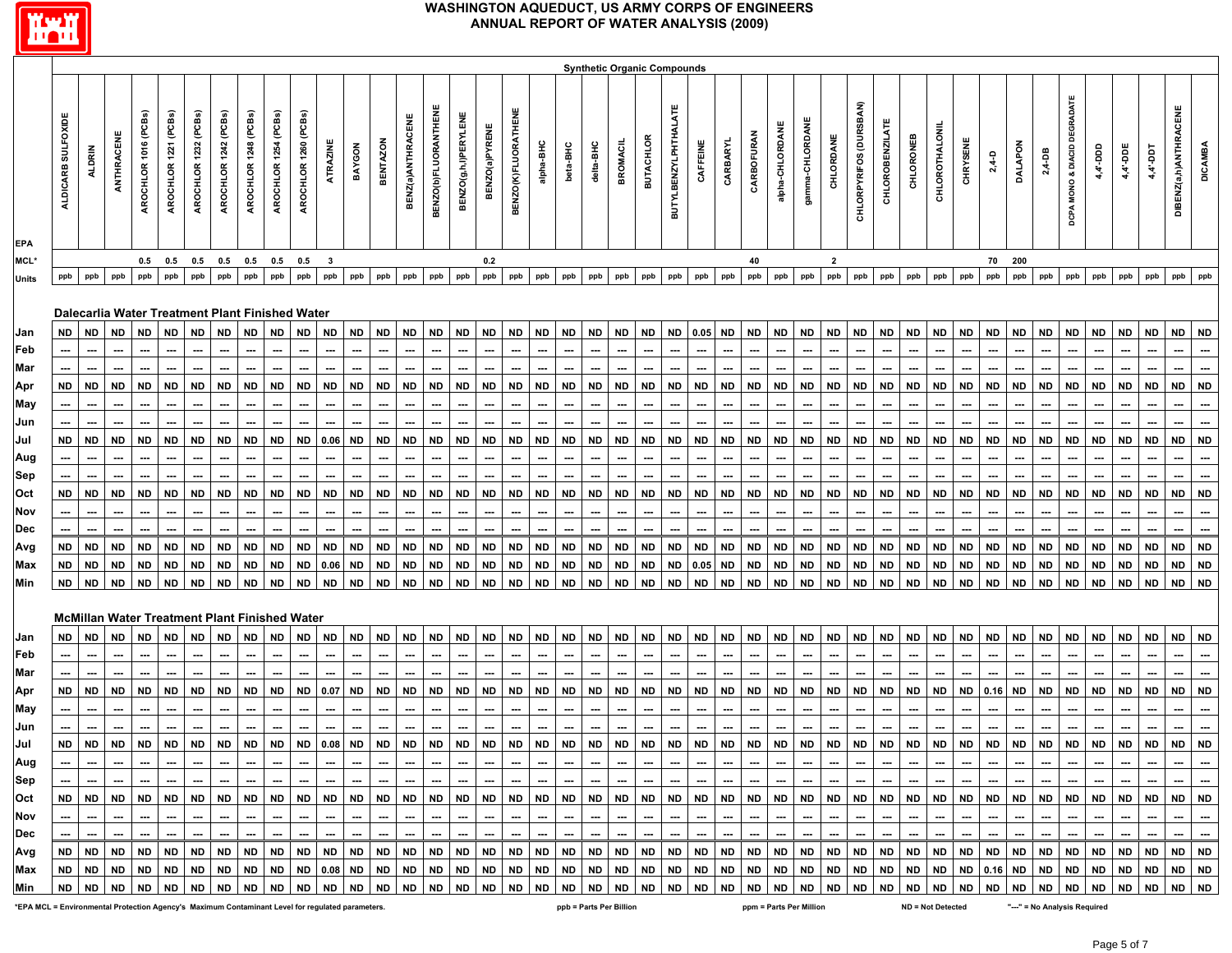

|            |                             |             |                   |           |                 |                          |                            |           |                          |                                                              |                     |                    |                    |                                      |               |                          |                |                 |           |              |                 |                   |                   | <b>Synthetic Organic Compounds</b> |                          |                                  |                     |                         |           |           |                      |                      |                              |                          |                   |                          |                     |                    |                   |                 |                 |                                                                             |           |           |
|------------|-----------------------------|-------------|-------------------|-----------|-----------------|--------------------------|----------------------------|-----------|--------------------------|--------------------------------------------------------------|---------------------|--------------------|--------------------|--------------------------------------|---------------|--------------------------|----------------|-----------------|-----------|--------------|-----------------|-------------------|-------------------|------------------------------------|--------------------------|----------------------------------|---------------------|-------------------------|-----------|-----------|----------------------|----------------------|------------------------------|--------------------------|-------------------|--------------------------|---------------------|--------------------|-------------------|-----------------|-----------------|-----------------------------------------------------------------------------|-----------|-----------|
| EPA        | ACID<br>3,5-DICHLOROBENZOIC | DICHLORPROF | DICHLORVOS (DDVP) |           | DIETHYLPHTHALAT | di-(2-ETHYLHEXYL)ADIPATE | di-(2-ETHYLHEXYL)PHTHALATE | ETHOAT    | <b>DIMETHYLPHTHALATE</b> | DI-N-BUTYLPHTHALATE                                          | DI-N-OCTYLPHTHALATE | 2,4-DINITROTOLUENE | 2,6-DINITROTOLUENE | <b>DINOSEB</b>                       | <b>DIQUAT</b> | ENDOTHAL                 | ENDRIN         | ENDRIN ALDEHYDE |           | FLUORANTHENE | <b>FLUORENE</b> | <b>GLYPHOSATE</b> | <b>HEPTACHLOR</b> | HEPTACHLOR EPOXID                  | <b>HEXACHLOROBENZENE</b> | <b>HEXACHLOROCYCLOPENTADIENE</b> | 3-HYDROXYCARBOFURAN | INDENO(1,2,3,c,d)PYRENE | SOPHORONE | LINDANE   | ENDOSULFAN I (alpha) | ENDOSULFAN II (beta) | <b>SULFATE</b><br>ENDOSULFAN | MALATHION                | <b>METHIOCARB</b> | <b>METHOMYL</b>          | <b>METHOXYCHLOR</b> | <b>METOLACHLOR</b> | <b>METRIBUZIN</b> | <b>MOLINATE</b> | trans-NONACHLOR | <b>OXAMYL</b>                                                               | PARAQUAT  | PARATHION |
| MCL*       |                             |             |                   |           |                 | 400                      | 6                          |           |                          |                                                              |                     |                    |                    | $\overline{7}$                       | 20            | 100                      | $\overline{2}$ |                 |           |              |                 |                   | 700 0.4           | 0.2                                | $\blacksquare$           | 50                               |                     |                         |           | 0.2       |                      |                      |                              |                          |                   |                          | 40                  |                    |                   |                 |                 | 200                                                                         |           |           |
| Units      | ppb                         | ppb         | ppb               | ppb       | ppb             | ppb                      | ppb                        | ppb       | ppb                      | ppb                                                          | ppb                 | ppb                | ppb                | ppb                                  | ppb           | ppb                      | ppb            | ppb             | ppb       | ppb          | ppb             | ppb               | ppb               | ppb                                | ppb                      | ppb                              | ppb                 | ppb                     | ppb       | ppb       | ppb                  | ppb                  | ppb                          | ppb                      | ppb               | ppb                      | ppb                 | ppb                | ppb               | ppb             | ppb             | ppb                                                                         | ppb       | ppb       |
|            |                             | <b>ND</b>   | <b>ND</b>         | <b>ND</b> | <b>ND</b>       | <b>ND</b>                | <b>ND</b>                  | <b>ND</b> | <b>ND</b>                | Dalecarlia Water Treatment Plant Finished Water<br><b>ND</b> |                     | <b>ND</b>          | <b>ND</b>          | <b>ND</b>                            | ---           | <b>ND</b>                | <b>ND</b>      | <b>ND</b>       | <b>ND</b> | <b>ND</b>    | <b>ND</b>       | <b>ND</b>         | <b>ND</b>         | <b>ND</b>                          | <b>ND</b>                | <b>ND</b>                        | <b>ND</b>           | <b>ND</b>               | ND        | <b>ND</b> | <b>ND</b>            | <b>ND</b>            | <b>ND</b>                    | <b>ND</b>                | <b>ND</b>         | <b>ND</b>                | <b>ND</b>           | ND                 | <b>ND</b>         | <b>ND</b>       |                 | <b>ND</b>                                                                   |           |           |
| Jan<br>Feb | ND                          |             |                   |           |                 |                          |                            |           |                          |                                                              | ND                  |                    |                    |                                      |               |                          |                |                 |           |              |                 |                   |                   |                                    |                          |                                  |                     |                         |           |           |                      |                      |                              |                          |                   |                          |                     |                    |                   |                 | ND              |                                                                             | ---       | ND        |
| Mar        |                             |             |                   |           |                 |                          |                            |           |                          |                                                              |                     |                    |                    |                                      |               |                          |                |                 |           |              |                 |                   |                   |                                    |                          |                                  |                     |                         |           |           |                      |                      |                              |                          |                   |                          |                     |                    |                   |                 |                 |                                                                             |           |           |
| Apr        | ND ND                       |             | ND                | <b>ND</b> | <b>ND</b>       | ND.                      | <b>ND</b>                  | ND.       | ND.                      | <b>ND</b>                                                    | <b>ND</b>           | ND.                | <b>ND</b>          | <b>ND</b>                            | <b>ND</b>     | <b>ND</b>                | <b>ND</b>      | <b>ND</b>       | <b>ND</b> | <b>ND</b>    | <b>ND</b>       | <b>ND</b>         | <b>ND</b>         | <b>ND</b>                          | <b>ND</b>                | ND                               | <b>ND</b>           | ND                      | <b>ND</b> | <b>ND</b> | <b>ND</b>            | <b>ND</b>            | <b>ND</b>                    | <b>ND</b>                | <b>ND</b>         | <b>ND</b>                | ND                  | ND                 | ND                | <b>ND</b>       | ND ND           |                                                                             | <b>ND</b> | <b>ND</b> |
| May        |                             |             |                   |           |                 |                          |                            |           |                          |                                                              |                     |                    |                    |                                      |               |                          |                |                 |           |              |                 |                   |                   |                                    |                          |                                  |                     |                         |           |           |                      |                      |                              |                          |                   |                          |                     |                    |                   |                 |                 |                                                                             |           |           |
| Jun        |                             |             |                   |           |                 |                          |                            |           |                          |                                                              |                     |                    |                    |                                      |               |                          |                |                 |           |              |                 |                   |                   |                                    |                          |                                  |                     |                         |           |           |                      |                      |                              |                          |                   |                          |                     |                    |                   |                 |                 |                                                                             |           |           |
| Jul        | <b>ND</b>                   | <b>ND</b>   | ND.               | ND        | ND.             | <b>ND</b>                | <b>ND</b>                  | <b>ND</b> | ND                       | ND                                                           | <b>ND</b>           | <b>ND</b>          | ND                 | ND                                   | ND            | <b>ND</b>                | ND.            | ND              | <b>ND</b> | ND           | <b>ND</b>       | ND.               | <b>ND</b>         | ND                                 | <b>ND</b>                | ND.                              | ND                  | <b>ND</b>               | ND.       | <b>ND</b> | <b>ND</b>            | ND                   | <b>ND</b>                    | <b>ND</b>                | <b>ND</b>         | <b>ND</b>                | ND                  | ND                 | ND                | <b>ND</b>       | ND              | ND                                                                          | ND        | <b>ND</b> |
| Aug        |                             |             |                   |           |                 |                          |                            |           |                          |                                                              |                     |                    |                    |                                      |               |                          |                |                 |           |              |                 |                   |                   |                                    |                          |                                  |                     |                         |           |           |                      |                      |                              |                          |                   |                          |                     |                    |                   |                 |                 |                                                                             |           | ---       |
| Sep        |                             |             |                   |           |                 |                          |                            |           |                          |                                                              |                     |                    |                    | ---                                  |               |                          |                |                 |           |              |                 |                   |                   |                                    |                          |                                  |                     |                         |           |           |                      |                      |                              |                          |                   |                          |                     |                    |                   |                 |                 |                                                                             |           | ---       |
| Oct        | <b>ND</b>                   | <b>ND</b>   | ND.               | <b>ND</b> | <b>ND</b>       | <b>ND</b>                | <b>ND</b>                  | <b>ND</b> | ND                       | ND                                                           | <b>ND</b>           | <b>ND</b>          | <b>ND</b>          | <b>ND</b>                            | <b>ND</b>     | <b>ND</b>                | <b>ND</b>      | <b>ND</b>       | <b>ND</b> | <b>ND</b>    | <b>ND</b>       | <b>ND</b>         | <b>ND</b>         | <b>ND</b>                          | <b>ND</b>                | <b>ND</b>                        | <b>ND</b>           | <b>ND</b>               | <b>ND</b> | <b>ND</b> | <b>ND</b>            | <b>ND</b>            | <b>ND</b>                    | <b>ND</b>                | <b>ND</b>         | <b>ND</b>                | <b>ND</b>           | <b>ND</b>          | <b>ND</b>         | <b>ND</b>       | ND              | <b>ND</b>                                                                   | <b>ND</b> | <b>ND</b> |
| Nov        |                             |             |                   |           |                 |                          |                            | ---       |                          |                                                              | ---                 |                    |                    | $\hspace{0.05cm} \ldots$             |               | $\overline{\phantom{a}}$ | ---            |                 |           | ---          |                 | ---               |                   |                                    | ---                      |                                  |                     |                         |           |           | ---                  |                      |                              | ---                      |                   |                          | ---                 |                    |                   |                 |                 |                                                                             |           |           |
| Dec        |                             |             |                   |           |                 |                          |                            |           |                          |                                                              |                     |                    |                    |                                      |               |                          |                |                 |           |              |                 |                   |                   |                                    |                          |                                  |                     |                         |           |           |                      |                      |                              |                          |                   |                          |                     |                    |                   |                 |                 |                                                                             |           |           |
| Avg        | ND                          | <b>ND</b>   | <b>ND</b>         | ND        | <b>ND</b>       | <b>ND</b>                | ND                         | <b>ND</b> | ND                       | <b>ND</b>                                                    | <b>ND</b>           | <b>ND</b>          | <b>ND</b>          | <b>ND</b>                            | ND            | <b>ND</b>                | <b>ND</b>      | ND              | <b>ND</b> | <b>ND</b>    | <b>ND</b>       | ND                | <b>ND</b>         | <b>ND</b>                          | <b>ND</b>                | <b>ND</b>                        | <b>ND</b>           | <b>ND</b>               | <b>ND</b> | <b>ND</b> | <b>ND</b>            | <b>ND</b>            | <b>ND</b>                    | <b>ND</b>                | <b>ND</b>         | <b>ND</b>                | ND.                 | <b>ND</b>          | ND                | <b>ND</b>       | <b>ND</b>       | <b>ND</b>                                                                   | <b>ND</b> | <b>ND</b> |
| Max        | ND                          | ND          | <b>ND</b>         | ND        | ND              | ND                       | ND                         | <b>ND</b> | ND                       | <b>ND</b>                                                    | <b>ND</b>           | ND                 | <b>ND</b>          | <b>ND</b>                            | <b>ND</b>     | ND                       | <b>ND</b>      | <b>ND</b>       | <b>ND</b> | <b>ND</b>    | <b>ND</b>       | ND                | <b>ND</b>         | <b>ND</b>                          | <b>ND</b>                | <b>ND</b>                        | <b>ND</b>           | <b>ND</b>               | <b>ND</b> | <b>ND</b> | <b>ND</b>            | ND                   | <b>ND</b>                    | <b>ND</b>                | <b>ND</b>         | <b>ND</b>                | ND                  | <b>ND</b>          | <b>ND</b>         | <b>ND</b>       | <b>ND</b>       | ND                                                                          | <b>ND</b> | <b>ND</b> |
| Min        | ND                          | <b>ND</b>   | <b>ND</b>         | ND        | <b>ND</b>       | ND                       | <b>ND</b>                  | <b>ND</b> | <b>ND</b>                | <b>ND</b>                                                    | <b>ND</b>           | <b>ND</b>          | <b>ND</b>          | <b>ND</b>                            | <b>ND</b>     | <b>ND</b>                | <b>ND</b>      | <b>ND</b>       | <b>ND</b> | <b>ND</b>    | <b>ND</b>       | <b>ND</b>         | <b>ND</b>         | <b>ND</b>                          | <b>ND</b>                | <b>ND</b>                        | <b>ND</b>           | <b>ND</b>               | <b>ND</b> | <b>ND</b> | <b>ND</b>            | <b>ND</b>            | <b>ND</b>                    | <b>ND</b>                | <b>ND</b>         | <b>ND</b>                | <b>ND</b>           | ND                 | <b>ND</b>         | <b>ND</b>       | <b>ND</b>       | <b>ND</b>                                                                   | <b>ND</b> | <b>ND</b> |
|            |                             |             |                   |           |                 |                          |                            |           |                          | <b>McMillan Water Treatment Plant Finished Water</b>         |                     |                    |                    |                                      |               |                          |                |                 |           |              |                 |                   |                   |                                    |                          |                                  |                     |                         |           |           |                      |                      |                              |                          |                   |                          |                     |                    |                   |                 |                 |                                                                             |           |           |
| Jan        | ND                          | <b>ND</b>   | <b>ND</b>         | <b>ND</b> | <b>ND</b>       | <b>ND</b>                | <b>ND</b>                  | <b>ND</b> | <b>ND</b>                | <b>ND</b>                                                    | <b>ND</b>           | <b>ND</b>          | <b>ND</b>          | <b>ND</b>                            |               | <b>ND</b>                | <b>ND</b>      | <b>ND</b>       | <b>ND</b> | <b>ND</b>    | <b>ND</b>       | <b>ND</b>         | <b>ND</b>         | <b>ND</b>                          | <b>ND</b>                | ND                               | <b>ND</b>           | <b>ND</b>               | <b>ND</b> | <b>ND</b> | <b>ND</b>            | <b>ND</b>            | <b>ND</b>                    | <b>ND</b>                | <b>ND</b>         | <b>ND</b>                | <b>ND</b>           | ND                 | <b>ND</b>         | <b>ND</b>       | <b>ND</b>       | ND                                                                          |           | <b>ND</b> |
| Feb        |                             |             |                   |           |                 |                          |                            |           |                          |                                                              |                     |                    |                    |                                      |               |                          |                |                 |           |              |                 |                   |                   |                                    |                          |                                  |                     |                         |           |           |                      |                      |                              |                          |                   |                          |                     |                    |                   |                 |                 |                                                                             |           |           |
| Mar        |                             |             |                   |           |                 |                          |                            |           |                          |                                                              |                     |                    |                    |                                      |               |                          |                |                 |           |              |                 |                   |                   |                                    |                          |                                  |                     |                         |           |           |                      |                      |                              |                          |                   |                          |                     |                    |                   |                 |                 |                                                                             |           |           |
| Apr        | ND                          | <b>ND</b>   | ND                | ND        | <b>ND</b>       | ND                       | <b>ND</b>                  | <b>ND</b> | ND                       | ND                                                           | <b>ND</b>           | ND                 | <b>ND</b>          | <b>ND</b>                            | ND            | <b>ND</b>                | ND             | ND              | ND        | <b>ND</b>    | <b>ND</b>       | <b>ND</b>         | <b>ND</b>         | <b>ND</b>                          | <b>ND</b>                | <b>ND</b>                        | <b>ND</b>           | ND                      | <b>ND</b> | <b>ND</b> | <b>ND</b>            | ND                   | ND                           | ND                       | <b>ND</b>         | <b>ND</b>                | ND                  | 0.06 ND            |                   | <b>ND</b>       | ND              | <b>ND</b>                                                                   | <b>ND</b> | <b>ND</b> |
| May        |                             |             |                   |           |                 | $---$                    | ---                        | ---       |                          |                                                              | ---                 | ---                | ---                | $\overline{\phantom{a}}$             | ---           | $---$                    | ---            |                 |           | ---          | ---             | ---               |                   | ---                                | ---                      | $\overline{\phantom{a}}$         |                     | ---                     | $--$      | ---       | ---                  | ---                  |                              | $\overline{\phantom{a}}$ | ---               | $\overline{\phantom{a}}$ |                     |                    |                   | ---             |                 |                                                                             |           | ---       |
| Jun        |                             |             |                   |           |                 |                          |                            |           |                          |                                                              |                     |                    |                    |                                      |               |                          |                |                 |           |              |                 |                   |                   |                                    |                          |                                  |                     |                         |           |           |                      |                      |                              |                          |                   |                          |                     |                    |                   |                 |                 |                                                                             |           |           |
| Jul        | <b>ND</b>                   | <b>ND</b>   | <b>ND</b>         | <b>ND</b> | <b>ND</b>       | <b>ND</b>                | <b>ND</b>                  | <b>ND</b> | <b>ND</b>                | <b>ND</b>                                                    | <b>ND</b>           | <b>ND</b>          | <b>ND</b>          | <b>ND</b>                            | <b>ND</b>     | <b>ND</b>                | <b>ND</b>      | <b>ND</b>       | <b>ND</b> | <b>ND</b>    | <b>ND</b>       | <b>ND</b>         | <b>ND</b>         | <b>ND</b>                          | <b>ND</b>                | <b>ND</b>                        | <b>ND</b>           | <b>ND</b>               | <b>ND</b> | <b>ND</b> | <b>ND</b>            | <b>ND</b>            | ND                           | <b>ND</b>                | <b>ND</b>         | <b>ND</b>                | <b>ND</b>           | <b>ND</b>          | <b>ND</b>         | <b>ND</b>       | ND              | <b>ND</b>                                                                   | <b>ND</b> | <b>ND</b> |
| Aug        |                             | $-1 - 1$    |                   |           |                 | $-1 - 1 - 1 - 1 - 1 - 1$ |                            |           |                          | $-1 - 1 - 1$                                                 |                     |                    |                    | <u>-   -   -   -   -   -   -   -</u> |               |                          |                |                 |           | $-1 - 1 - 1$ |                 |                   |                   | ___   __   __   __   __   __   __  |                          |                                  |                     |                         |           |           |                      |                      |                              |                          |                   |                          |                     |                    |                   | $-1 - 1 - 1$    |                 | $-1 - 1 - 1 - 1 -$                                                          |           |           |
| Sep        |                             |             |                   |           |                 | --- 1 -- 1 -- 1          | $\sim$ $\sim$              |           |                          | -- - - - - - -                                               |                     |                    |                    |                                      |               |                          |                |                 |           |              |                 |                   |                   |                                    |                          |                                  |                     |                         |           |           |                      |                      |                              |                          |                   |                          |                     |                    |                   |                 |                 | --   --   --                                                                |           | $-$       |
| Nov        |                             |             |                   |           |                 |                          |                            |           |                          |                                                              |                     |                    |                    |                                      |               |                          |                |                 |           |              |                 |                   |                   |                                    |                          |                                  |                     |                         |           |           |                      |                      |                              |                          |                   |                          |                     |                    |                   |                 |                 | │┉│┉│┉│┉│┉│┉│┉│┉│┉│┈│┉│┉│┉│┈│┈│┉│┉│┈│┈│┉│┉│┈│┈│┉│┉│┈│┈│┈│┈│┈│┈│┈│┈│┈│┈│┈│┈│ |           | $-$       |
| Dec        |                             |             |                   |           |                 |                          |                            |           |                          |                                                              |                     |                    |                    |                                      |               |                          |                |                 |           |              |                 |                   |                   |                                    |                          |                                  |                     |                         |           |           |                      |                      |                              |                          |                   |                          |                     |                    |                   |                 |                 |                                                                             |           | $-$       |
|            |                             |             |                   |           |                 |                          |                            |           |                          |                                                              |                     |                    |                    |                                      |               |                          |                |                 |           |              |                 |                   |                   |                                    |                          |                                  |                     |                         |           |           |                      |                      |                              |                          |                   |                          |                     |                    |                   |                 |                 |                                                                             |           |           |
|            |                             |             |                   |           |                 |                          |                            |           |                          |                                                              |                     |                    |                    |                                      |               |                          |                |                 |           |              |                 |                   |                   |                                    |                          |                                  |                     |                         |           |           |                      |                      |                              |                          |                   |                          |                     |                    |                   |                 |                 |                                                                             |           |           |
| Min        |                             |             |                   |           |                 |                          |                            |           |                          |                                                              |                     |                    |                    |                                      |               |                          |                |                 |           |              |                 |                   |                   |                                    |                          |                                  |                     |                         |           |           |                      |                      |                              |                          |                   |                          |                     |                    |                   |                 |                 |                                                                             |           |           |

\*EPA MCL = Environmental Protection Agency's Maximum Contaminant Level for regulated parameters. <br>
ppb = Parts Per Billion ppm = Parts Per Million ppm = Parts Per Million ND = Not Detected "--" = No Analysis Required